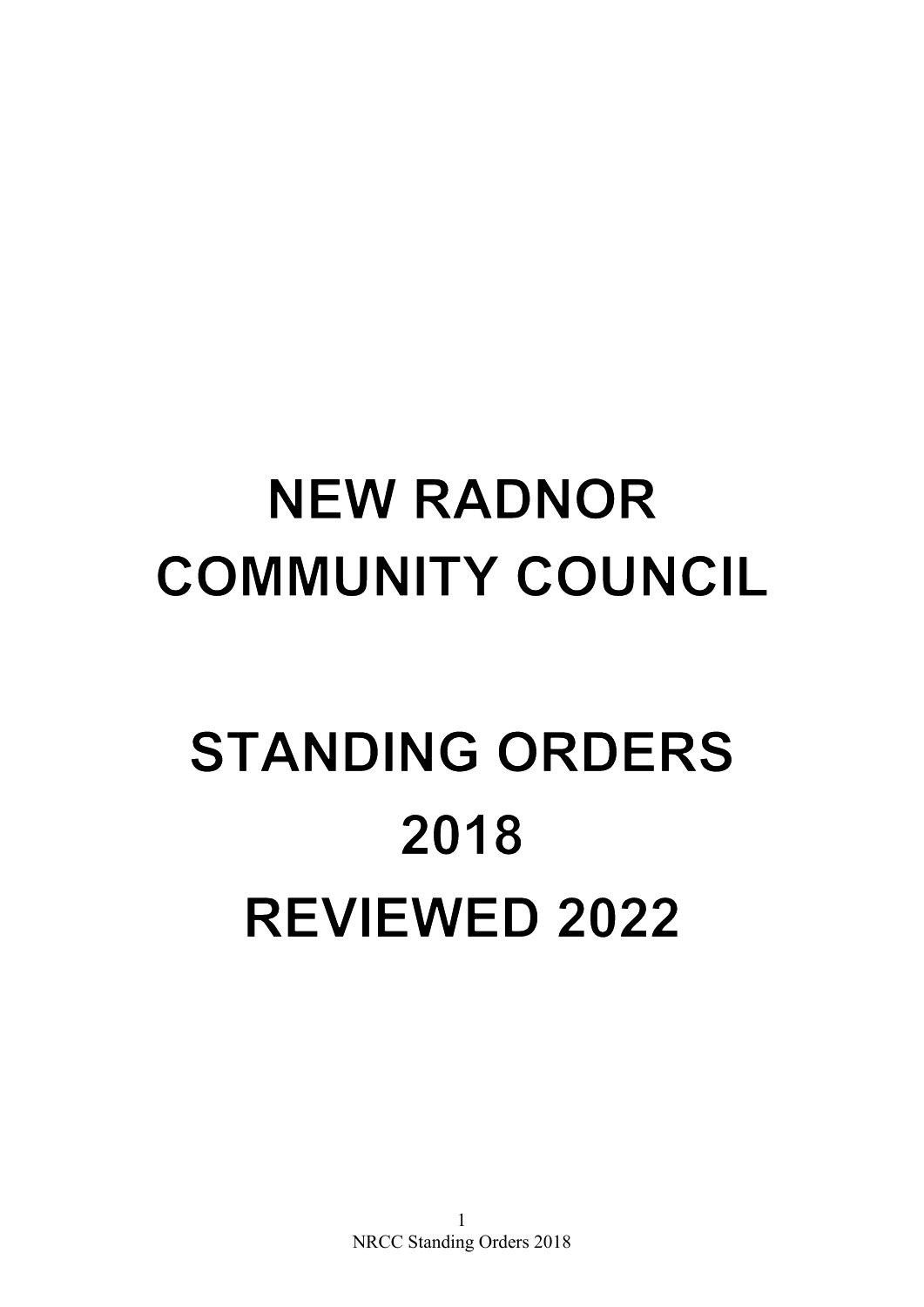| 1. |                                                                |  |
|----|----------------------------------------------------------------|--|
| 2. |                                                                |  |
| 3. |                                                                |  |
| 4. |                                                                |  |
| 5. |                                                                |  |
| 6. | EXTRAORDINARY MEETINGS OF THE COUNCIL, COMMITTEES AND SUB-     |  |
| 7. |                                                                |  |
| 8. |                                                                |  |
| 9. | <b>MOTIONS FOR A MEETING THAT REQUIRE WRITTEN NOTICE TO BE</b> |  |
|    | 10. MOTIONS AT A MEETING THAT DO NOT REQUIRE WRITTEN NOTICE 13 |  |
|    |                                                                |  |
|    |                                                                |  |
|    |                                                                |  |
|    |                                                                |  |
|    |                                                                |  |
|    |                                                                |  |
|    |                                                                |  |
|    |                                                                |  |
|    |                                                                |  |
|    |                                                                |  |
|    | 21. RESPONSIBILITIES UNDER DATA PROTECTION LEGISLATION  21     |  |
|    |                                                                |  |
|    |                                                                |  |
|    | 24. COMMUNICATING WITH COUNTY BOROUGH OR COUNTY COUNCIL        |  |
|    |                                                                |  |
|    |                                                                |  |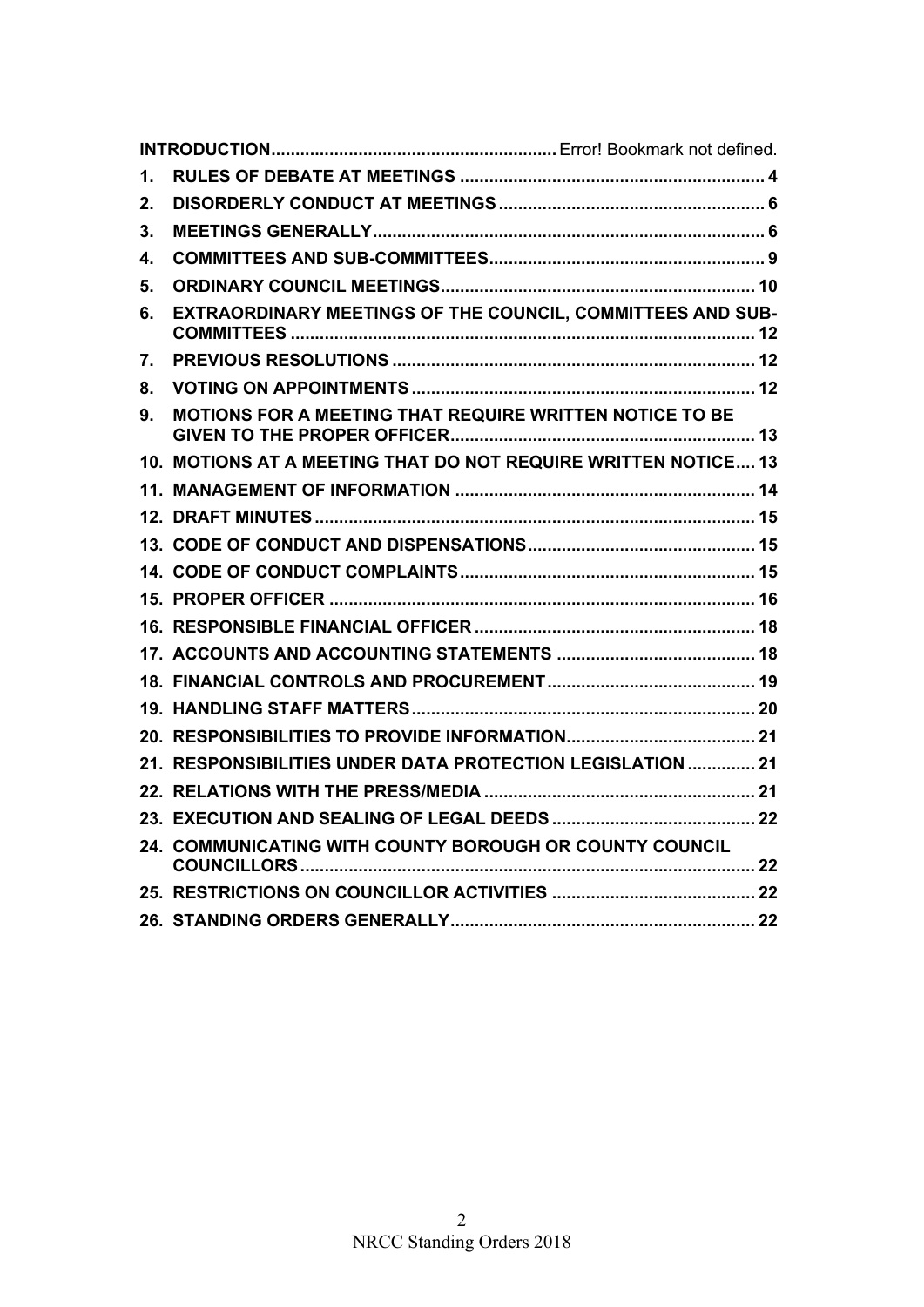Standing orders are the written rules of a local council. Standing orders are essential to regulate the proceedings of a meeting. A council may also use standing orders to confirm or refer to various internal organisational and administrative arrangements. The standing orders of a council are not the same as the policies of a council but standing orders may refer to them.

Local councils operate within a wide statutory framework. NALC's model standing orders incorporate and reference many statutory requirements to which councils are subject. It is not possible for the model standing orders to contain or reference all the statutory or legal requirements which apply to local councils. For example, it is not practical for model standing orders to document all obligations under data protection legislation. The statutory requirements to which a council is subject apply whether or not they are incorporated in a council's standing orders.

The model standing orders do not include model financial regulations. Financial regulations are standing orders to regulate and control the financial affairs and accounting procedures of a local council. The financial regulations, as opposed to the standing orders of a council, include most of the requirements relevant to the council's Responsible Financial Officer. Model financial regulations are available to councils in membership of One Voice Wales (OVW).

Model standing orders that are in bold type contain legal and statutory requirements. It is recommended that councils adopt them without changing them or their meaning. Model standing orders not in bold are designed to help councils operate effectively but they do not contain statutory requirements so they may be adopted as drafted or amended to suit a council's needs. It is NALC's view that all model standing orders will generally be suitable for councils.

For convenience, the word "councillor" is used in model standing orders and, unless the context suggests otherwise, includes a non-councillor with or without voting rights. A model standing order that includes brackets like this '( )' requires information to be inserted by a council. A model standing order that includes brackets like this '[ ]' and the term 'OR' provides alternative options for a council to choose from when determining standing orders.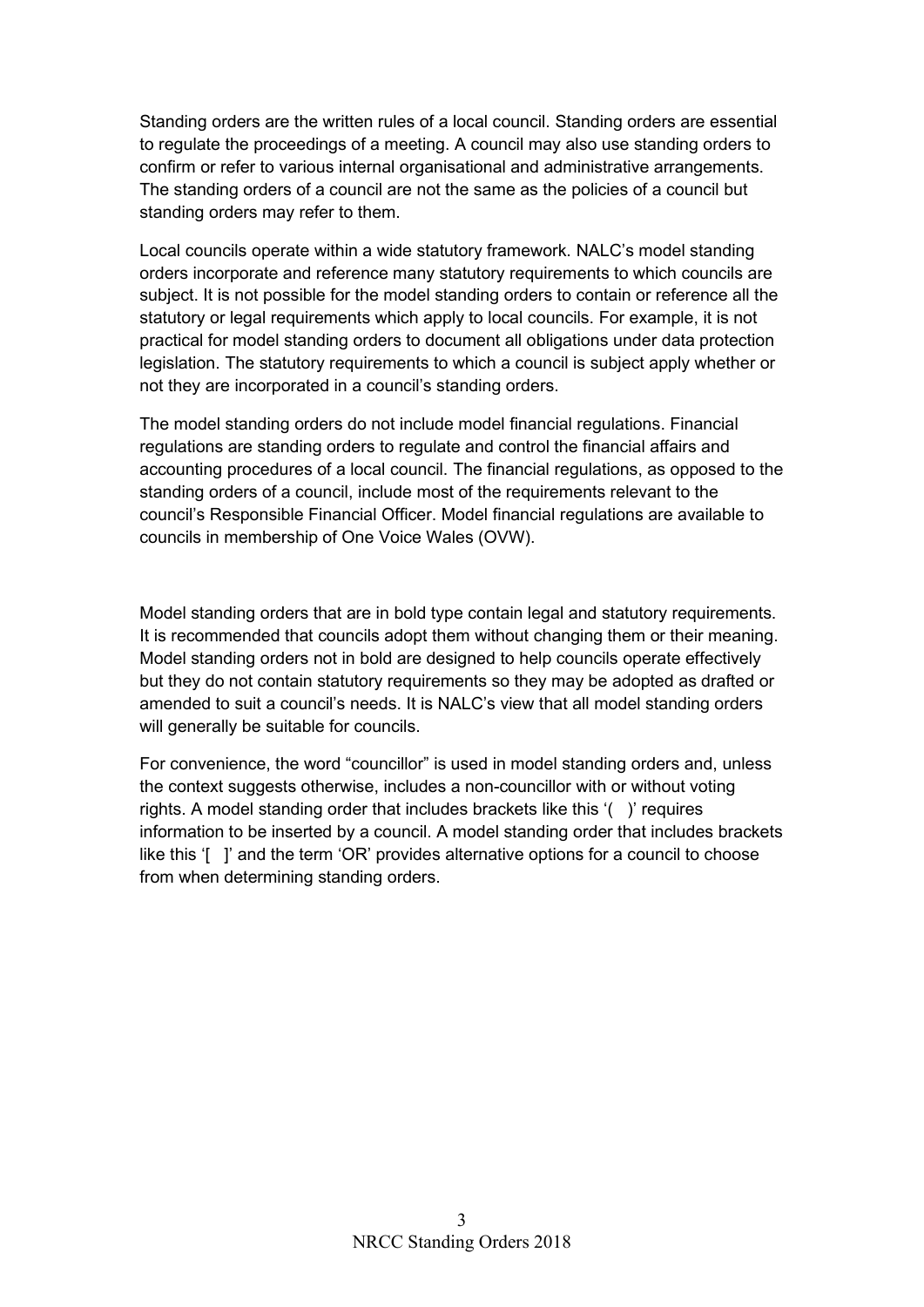# <span id="page-3-0"></span>1. **RULES OF DEBATE AT MEETINGS**

- a Motions on the agenda shall be considered in the order that they appear unless the order is changed at the discretion of the chairman of the meeting.
- b A motion (including an amendment) shall not be progressed unless it has been moved and seconded.
- c A motion on the agenda that is not moved by its proposer may be treated by the chairman of the meeting as withdrawn.
- d If a motion (including an amendment) has been seconded, it may be withdrawn by the proposer only with the consent of the seconder and the meeting.
- e An amendment is a proposal to remove or add words to a motion. It shall not negate the motion.
- f If an amendment to the original motion is carried, the original motion (as amended) becomes the substantive motion upon which further amendment(s) may be moved.
- g An amendment shall not be considered unless early verbal notice of it is given at the meeting and, if requested by the chairman of the meeting, is expressed in writing to the chairman.
- h A councillor may move an amendment to his own motion if agreed by the meeting. If a motion has already been seconded, the amendment shall be with the consent of the seconder and the meeting.
- i If there is more than one amendment to an original or substantive motion, the amendments shall be moved in the order directed by the chairman of the meeting.
- j Subject to standing order 1(k), only one amendment shall be moved and debated at a time, the order of which shall be directed by the chairman of the meeting.
- k One or more amendments may be discussed together if the chairman of the meeting considers this expedient but each amendment shall be voted upon separately.
- l A councillor may not move more than one amendment to an original or substantive motion.
- m The mover of an amendment has no right of reply at the end of debate on it.
- n Where a series of amendments to an original motion are carried, the mover of the original motion shall have a right of reply either at the end of debate on the first amendment or at the very end of debate on the final substantive motion immediately before it is put to the vote.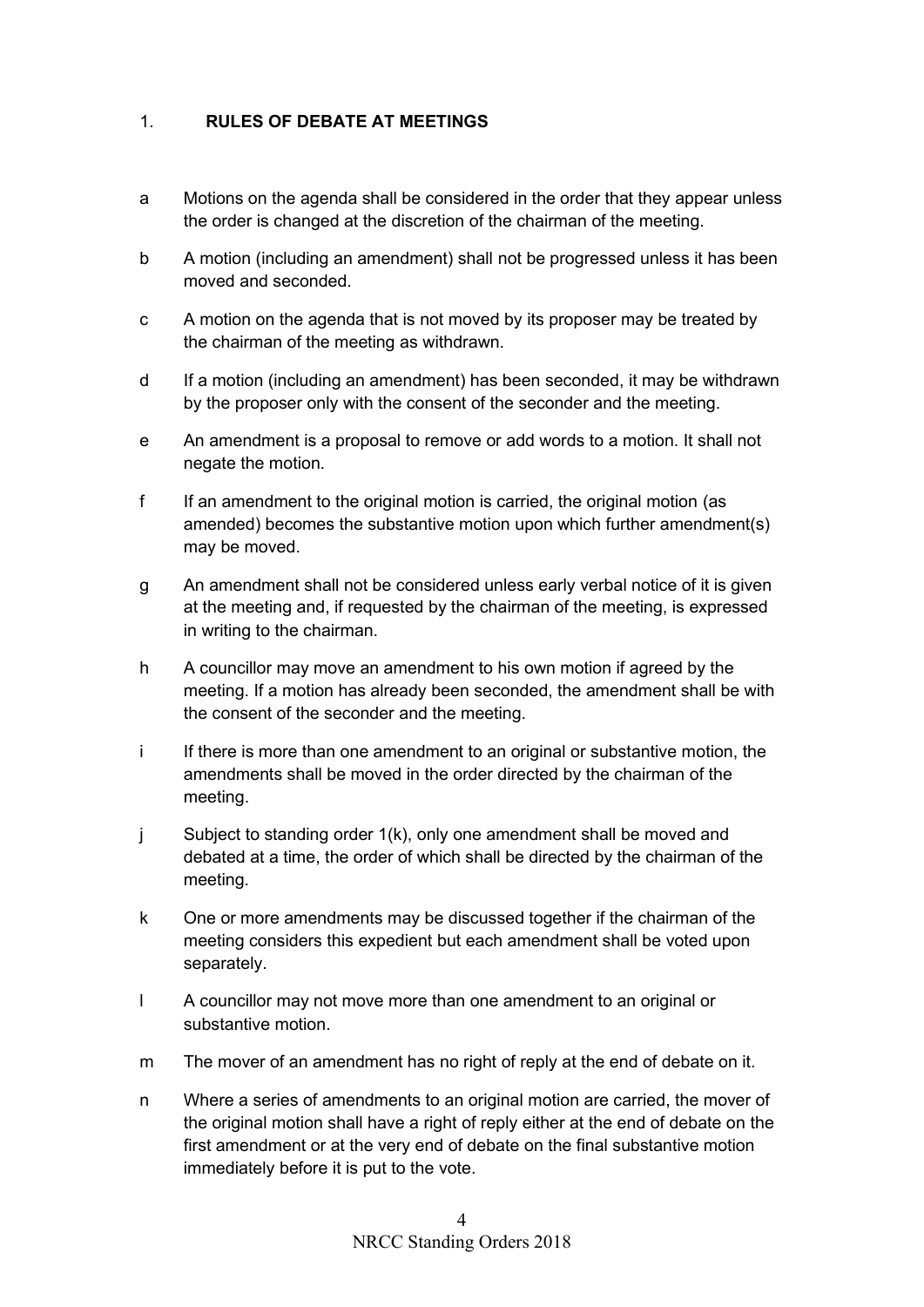- o Unless permitted by the chairman of the meeting, a councillor may speak once in the debate on a motion except:
	- i. to speak on an amendment moved by another councillor;
	- ii. to move or speak on another amendment if the motion has been amended since he last spoke;
	- iii. to make a point of order;
	- iv. to give a personal explanation; or
	- v. to exercise a right of reply.
- p During the debate on a motion, a councillor may interrupt only on a point of order or a personal explanation and the councillor who was interrupted shall stop speaking. A councillor raising a point of order shall identify the standing order which he considers has been breached or specify the other irregularity in the proceedings of the meeting he is concerned by.
- q A point of order shall be decided by the chairman of the meeting and his decision shall be final.
- r When a motion is under debate, no other motion shall be moved except:
	- i. to amend the motion;
	- ii. to proceed to the next business;
	- iii. to adjourn the debate;
	- iv. to put the motion to a vote;
	- v. to ask a person to be no longer heard or to leave the meeting;
	- vi. to refer a motion to a committee or sub-committee for consideration;
	- vii. to exclude the public and press;
	- viii. to adjourn the meeting; or
	- ix. to suspend particular standing order(s) excepting those which reflect mandatory statutory or legal requirements.
- s Before an original or substantive motion is put to the vote, the chairman of the meeting shall be satisfied that the motion has been sufficiently debated and that the mover of the motion under debate has exercised or waived his right of reply.
- t Excluding motions moved under standing order 1(r), the contributions or speeches by a councillor shall relate only to the motion under discussion and shall not exceed three minutes without the consent of the chairman of the meeting.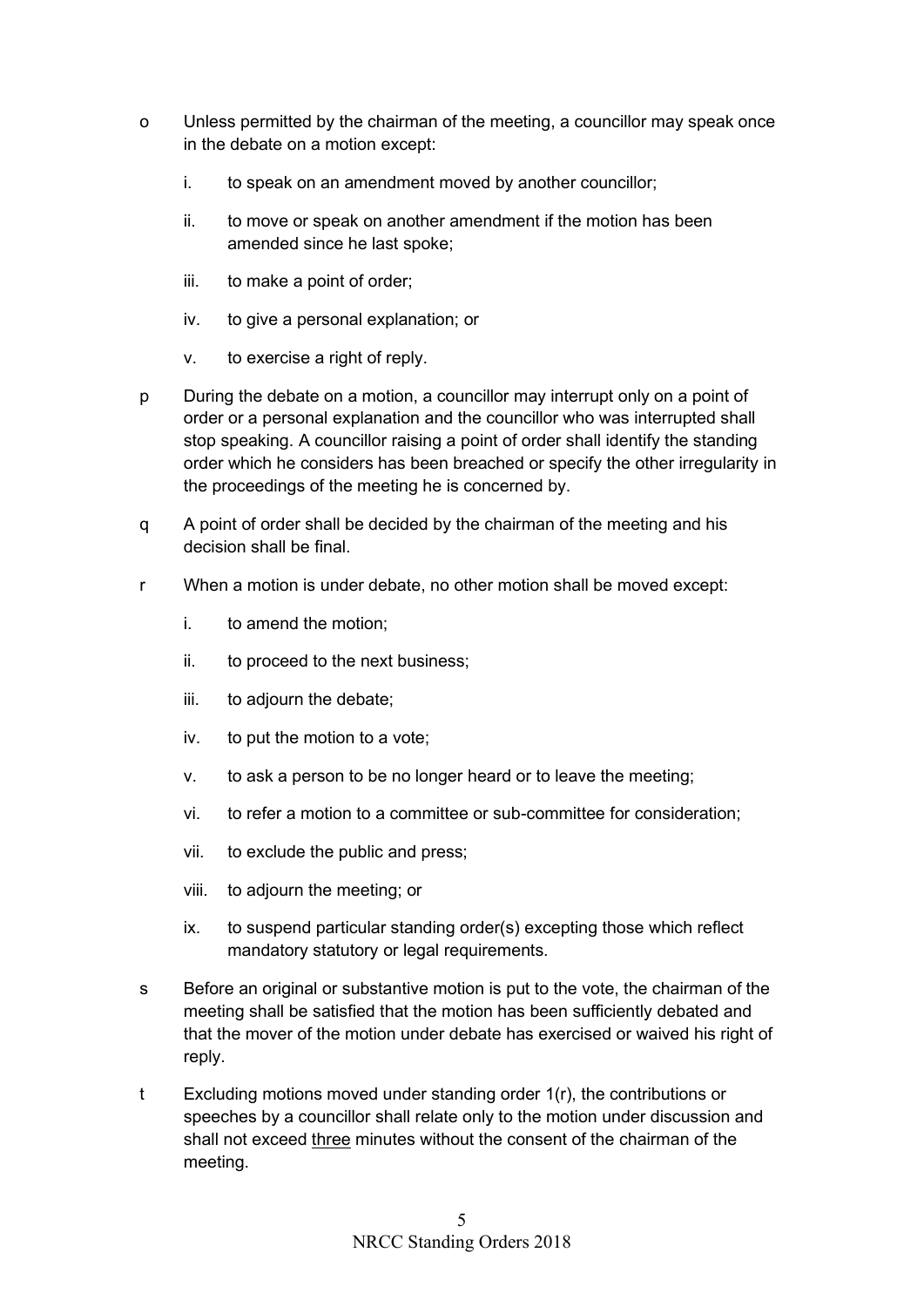#### <span id="page-5-0"></span>2. **DISORDERLY CONDUCT AT MEETINGS**

- a No person shall obstruct the transaction of business at a meeting or behave offensively or improperly. If this standing order is ignored, the chairman of the meeting shall request such person(s) to moderate or improve their conduct.
- b If person(s) disregard the request of the chairman of the meeting to moderate or improve their conduct, any councillor or the chairman of the meeting may move that the person be no longer heard or be excluded from the meeting. The motion, if seconded, shall be put to the vote without discussion.
- c If a resolution made under standing order  $2(b)$  is ignored, the chairman of the meeting may take further reasonable steps to restore order or to progress the meeting. This may include temporarily suspending or closing the meeting.

#### <span id="page-5-1"></span>3. **MEETINGS GENERALLY**

| <b>Full Council meetings</b> |  |
|------------------------------|--|
| Committee meetings           |  |
| Sub-committee meetings       |  |

- a **Meetings shall not take place in premises which at the time of the meeting are used for the supply of alcohol, unless no other premises are available free of charge or at a reasonable cost.**
- b **The minimum three clear days for notice of a meeting does not include the day on which notice was issued, the day of the meeting**, a Saturday**, a Sunday, a day of the Christmas break, a day of the Easter break or of a bank holiday or a day appointed for public thanksgiving or mourning.**
- c **The minimum three clear days' public notice for a meeting does not include the day on which the notice was issued.**
- ● d **Meetings shall be open to the public unless their presence is prejudicial to the public interest by reason of the confidential nature of the business to be transacted or for other special reasons. The public's exclusion from part or all of a meeting shall be by a resolution which shall give reasons for the public's exclusion.**
	- e Members of the public may make representations, answer questions and give evidence at a meeting which they are entitled to attend in respect of the business on the agenda.
	- f The period of time designated for public participation at a meeting in accordance with standing order 3(e) shall not exceed ten minutes unless directed by the chairman of the meeting.
	- g Subject to standing order 3(f), a member of the public shall not speak for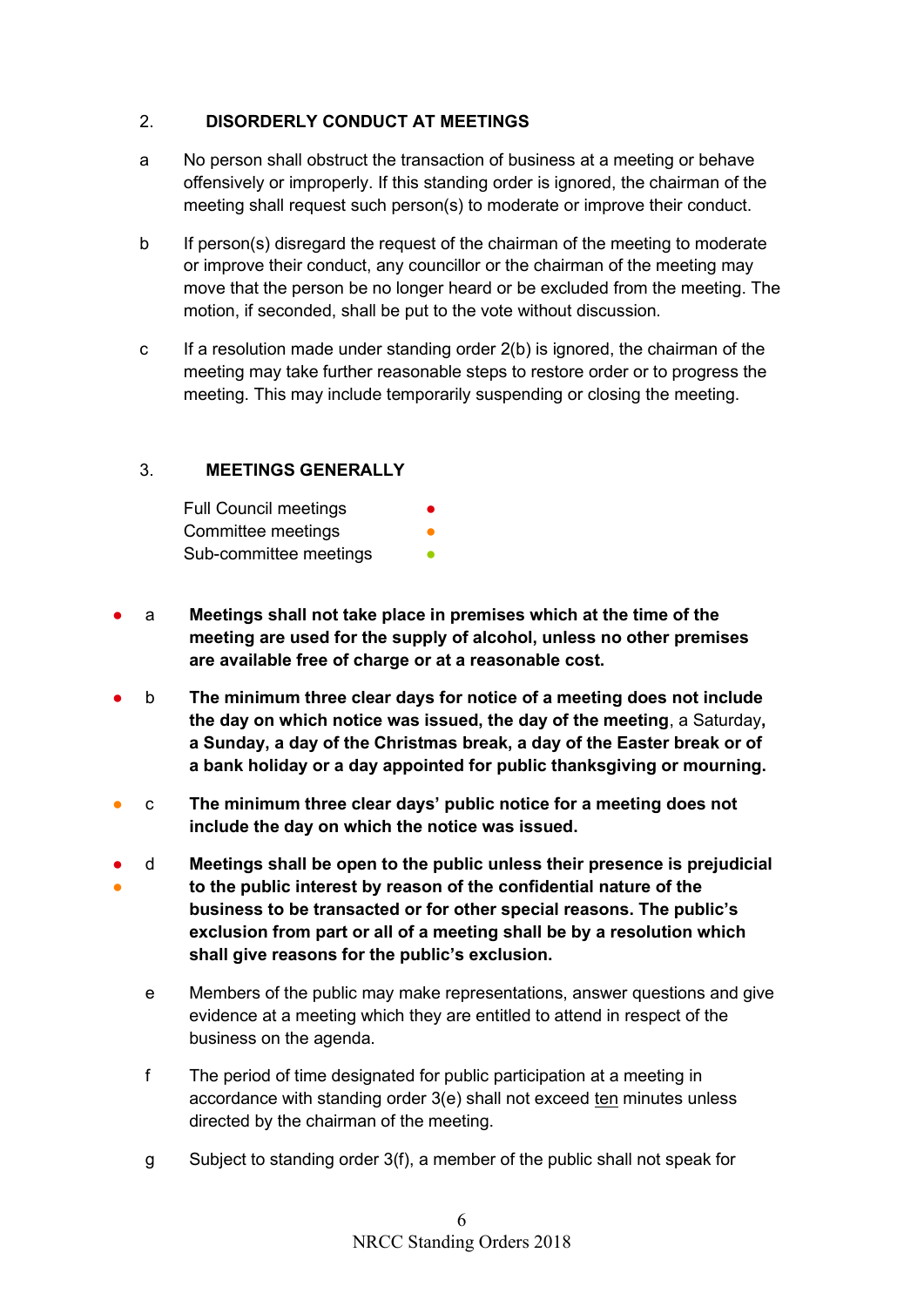more than three minutes.

- h In accordance with standing order 3(e), a question shall not require a response at the meeting nor start a debate on the question. The chairman of the meeting may direct that a written or oral response be given.
- i [A person shall stand when requesting to speak and when speaking (except when a person has a disability or is likely to suffer discomfort)] OR [A person shall raise his hand when requesting to speak and stand when speaking (except when a person has a disability or is likely to suffer discomfort)]. The chairman of the meeting may at any time permit a person to be seated when speaking.
- j A person who speaks at a meeting shall direct his comments to the chairman of the meeting.
- k Only one person is permitted to speak at a time. If more than one person wants to speak, the chairman of the meeting shall direct the order of speaking.
- ● l **Photographing, recording, broadcasting or transmitting the proceedings of a meeting by any means is not permitted without the Council's** prior written **consent**.
- ● m **The press shall be provided with reasonable facilities for the taking of their report of all or part of a meeting at which they are entitled to be present.**
- n Subject to standing orders which indicate otherwise, anything **authorised or required to be done by, to or before the Chairman of the Council may in his absence be done by, to or before the Vice-Chairman of the Council (if there is one).**
- o **The Chairman of the Council, if present, shall preside at a meeting. If the Chairman is absent from a meeting, the Vice-Chairman of the Council (if there is one), if present, shall preside. If both the Chairman and the Vice-Chairman are absent from a meeting, a councillor as chosen by the councillors present at the meeting shall preside at the meeting.**
- ● ● p **Subject to a meeting being quorate, all questions at a meeting shall be decided by a majority of the councillors and non-councillors with voting rights present and voting.**
- ● ● q **The chairman of a meeting may give an original vote on any matter put to the vote, and in the case of an equality of votes may exercise his casting vote whether or not he gave an original vote.**

*See standing orders 5(h) and (i) for the different rules that apply in the election of the Chairman of the Council at the annual meeting of the Council.*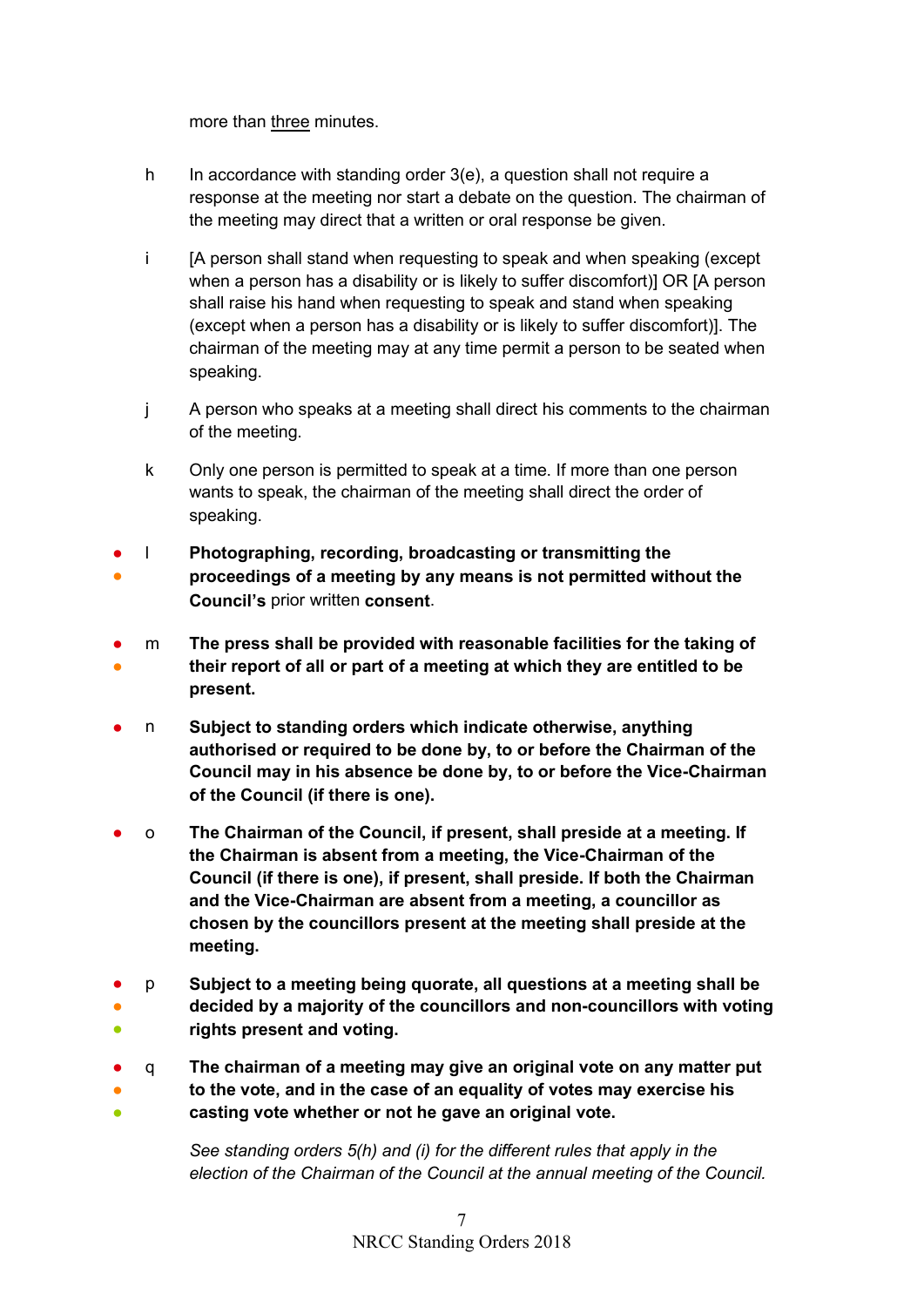- r **Unless standing orders provide otherwise, voting on a question shall be by a show of hands. At the request of a councillor, the voting on any question shall be recorded so as to show whether each councillor present and voting gave his vote for or against that question.** Such a request shall be made before moving on to the next item of business on the agenda.
	- s The minutes of a meeting shall include an accurate record of the following:
		- i. the time and place of the meeting;
		- ii. the names of councillors who are present and the names of councillors who are absent;
		- iii. interests that have been declared by councillors and non-councillors with voting rights;
		- iv. the grant of dispensations (if any) to councillors and non-councillors with voting rights;
		- v. whether a councillor or non-councillor with voting rights left the meeting when matters that they held interests in were being considered;
		- vi. if there was a public participation session; and
		- vii. the resolutions made.
- t **A councillor or a non-councillor with voting rights who has a personal**
- ● **or prejudicial interest in a matter being considered at a meeting which limits or restricts his right to participate in a discussion or vote on that matter is subject to obligations in the code of conduct adopted by the Council**.
- u **No business may be transacted at a meeting unless at least one-third of the whole number of members of the Council are present and in no case shall the quorum of a meeting be less than three.**

*See standing order 4(d)(viii) for the quorum of a committee or sub-committee meeting.* 

- v **If a meeting is or becomes inquorate no business shall be transacted**
- ● and the meeting shall be closed. The business on the agenda for the meeting shall be adjourned to another meeting.
	- w A meeting shall not exceed a period of two hours. Meetings may be extended by agreement if necessary in exceptional circumstances.
	- x Meetings may now be held in the following ways under the Local Government Elections (Wales) 2021 Act –

Via video conferencing only.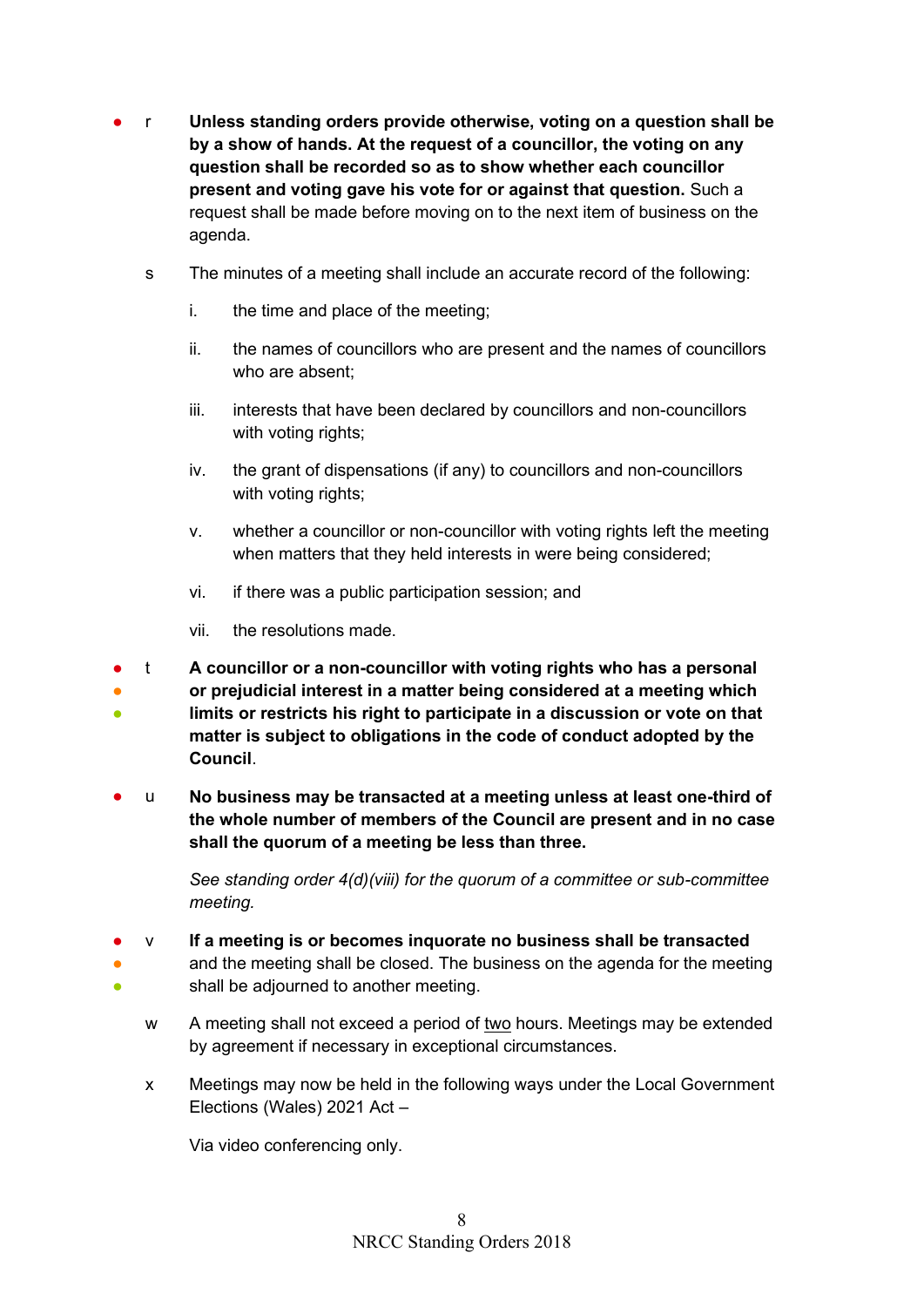Via face to face and video conferencing together.

#### <span id="page-8-0"></span>4. **COMMITTEES AND SUB-COMMITTEES**

- a **Unless the Council determines otherwise, a committee may appoint a sub-committee whose terms of reference and members shall be determined by the committee.**
- b **The members of a committee may include non-councillors unless it is a committee which regulates and controls the finances of the Council.**
- c **Unless the Council determines otherwise, all the members of an advisory committee and a sub-committee of the advisory committee may be noncouncillors.**
- d The Council may appoint standing committees or other committees as may be necessary, and:
	- i. shall determine their terms of reference;
	- ii. shall determine the number and time of the ordinary meetings of a standing committee up until the date of the next annual meeting of the Council;
	- iii. shall permit a committee, other than in respect of the ordinary meetings of a committee, to determine the number and time of its meetings;
	- iv. shall, subject to standing orders 4(b) and (c), appoint and determine the terms of office of members of such a committee;
	- v. may, subject to standing orders 4(b) and (c), appoint and determine the terms of office of the substitute members to a committee whose role is to replace the ordinary members at a meeting of a committee if the ordinary members of the committee confirm to the Proper Officer ( ) days before the meeting that they are unable to attend;
	- vi. shall, after it has appointed the members of a standing committee, appoint the chairman of the standing committee;
	- vii. shall permit a committee other than a standing committee, to appoint its own chairman at the first meeting of the committee;
	- viii. shall determine the place, notice requirements and quorum for a meeting of a committee and a sub-committee which, in both cases, shall be no less than three;
	- ix. shall determine if the public may participate at a meeting of a committee;
	- x. shall determine if the public and press are permitted to attend the meetings of a sub-committee and also the advance public notice requirements, if any, required for the meetings of a sub-committee;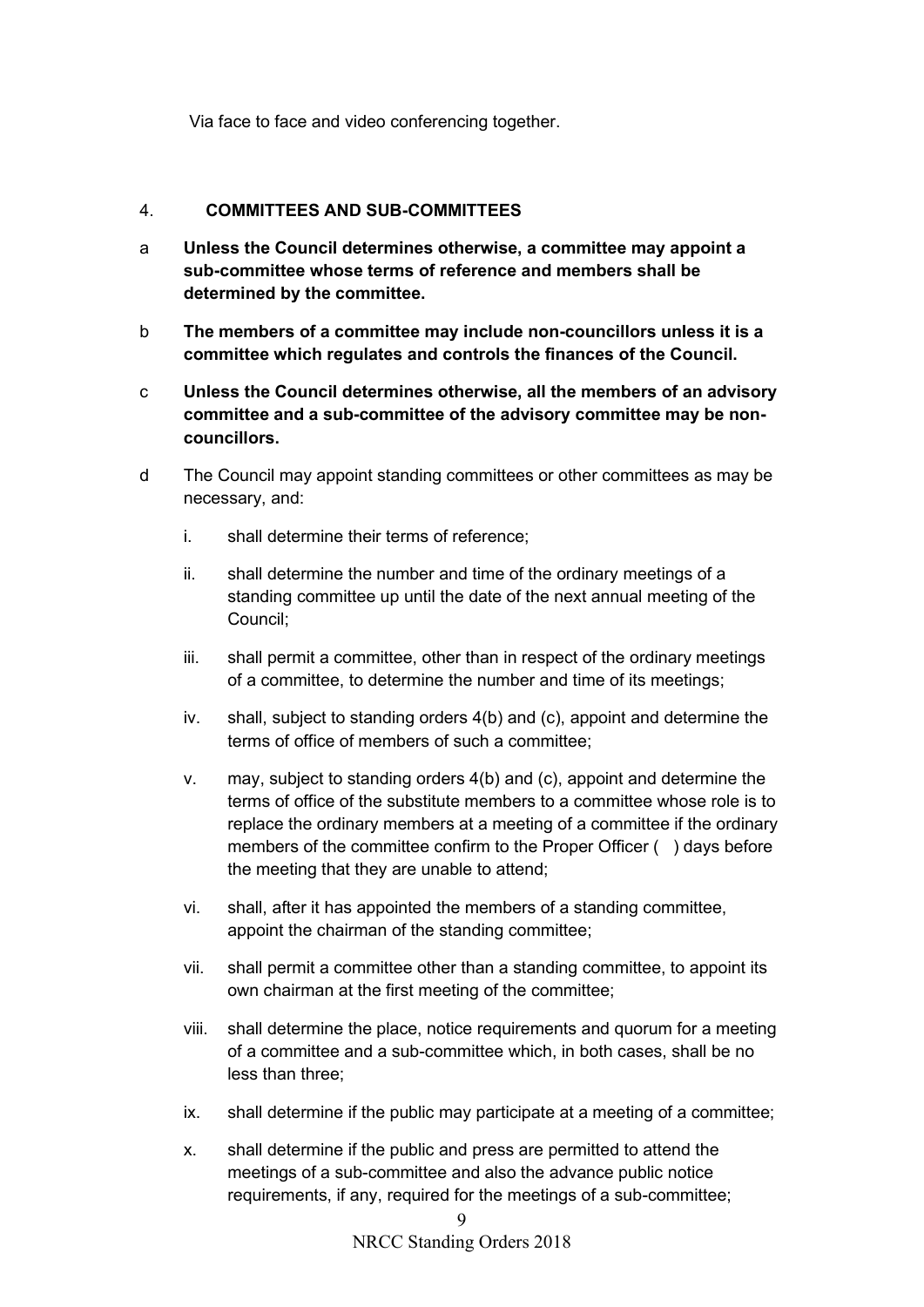- xi. shall determine if the public may participate at a meeting of a subcommittee that they are permitted to attend; and
- xii. may dissolve a committee or a sub-committee.

#### <span id="page-9-0"></span>5. **ORDINARY COUNCIL MEETINGS**

- a **In an election year, the annual meeting of the Council shall be held on or within 14 days following the day on which the councillors elected take office.**
- b **In a year which is not an election year, the annual meeting of the Council shall be held on such day in May as the Council decides.**
- c **If no other time is fixed, the annual meeting of the Council shall take place at** 7.30 **pm.**
- d **In addition to the annual meeting of the Council, any number of other ordinary meetings may be held in each year on such dates and times as the Council decides.**
- e **The first business conducted at the annual meeting of the Council shall be the election of the Chairman and Vice-Chairman (if there is one) of the Council.**
- f **The Chairman of the Council, unless he has resigned or becomes disqualified, shall continue in office and preside at the annual meeting until his successor is elected at the next annual meeting of the Council.**
- g **The Vice-Chairman of the Council if there is one, unless he resigns or becomes disqualified, shall hold office until immediately after the election of the Chairman of the Council at the next annual meeting of the Council.**
- h **In an election year, if the current Chairman of the Council has not been re-elected as a member of the Council, he shall preside at the annual meeting until a successor Chairman of the Council has been elected. The current Chairman of the Council shall not have an original vote in respect of the election of the new Chairman of the Council but shall give a casting vote in the case of an equality of votes.**
- i **In an election year, if the current Chairman of the Council has been reelected as a member of the Council, he shall preside at the annual meeting until a new Chairman of the Council has been elected. He may exercise an original vote in respect of the election of the new Chairman of the Council and shall give a casting vote in the case of an equality of votes.**
- j Following the election of the Chairman of the Council and Vice-Chairman (if there is one) of the Council at the annual meeting, the business shall include: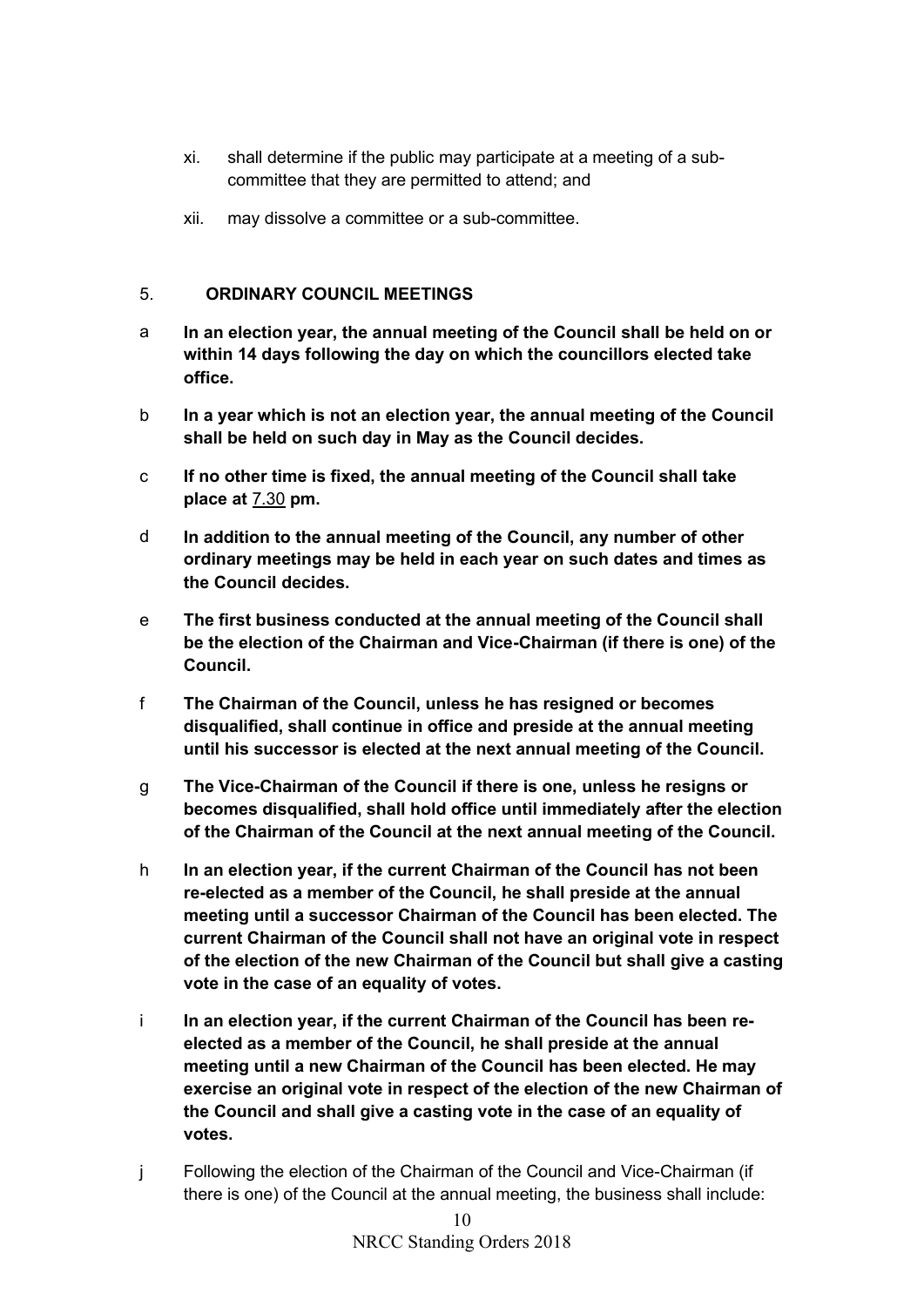- i. **In an election year, delivery by the Chairman of the Council and councillors of their acceptance of office forms unless the Council resolves for this to be done at a later date. In a year which is not an election year, delivery by the Chairman of the Council of his acceptance of office form unless the Council resolves for this to be done at a later date;**
- ii. Confirmation of the accuracy of the minutes of the last meeting of the Council;
- iii. Receipt of the minutes of the last meeting of a committee;
- iv. Consideration of the recommendations made by a committee;
- v. Review of delegation arrangements to committees, sub-committees, staff and other local authorities;
- vi. Review of the terms of reference for committees;
- vii. Appointment of members to existing committees;
- viii. Appointment of any new committees in accordance with standing order 4;
- ix. Review and adoption of appropriate standing orders and financial regulations;
- x. Review of arrangements (including legal agreements) with other local authorities, not-for-profit bodies and businesses;
- xi. Review of representation on or work with external bodies and arrangements for reporting back;
- xii. Review of inventory of land and other assets including buildings and office equipment;
- xiii. Confirmation of arrangements for insurance cover in respect of all insurable risks;
- xiv. Review of the Council's and/or staff subscriptions to other bodies;
- xv. Review of the Council's complaints procedure;
- xvi. Review of the Council's policies, procedures and practices in respect of its obligations under freedom of information and data protection legislation (*see also standing orders 11, 20 and 21*);
- xvii. Review of the Council's policy for dealing with the press/media;
- xviii. Review of the Council's employment policies and procedures;
- xix. Review of the Council's expenditure incurred under s.137 of the Local Government Act 1972 or the power of well-being.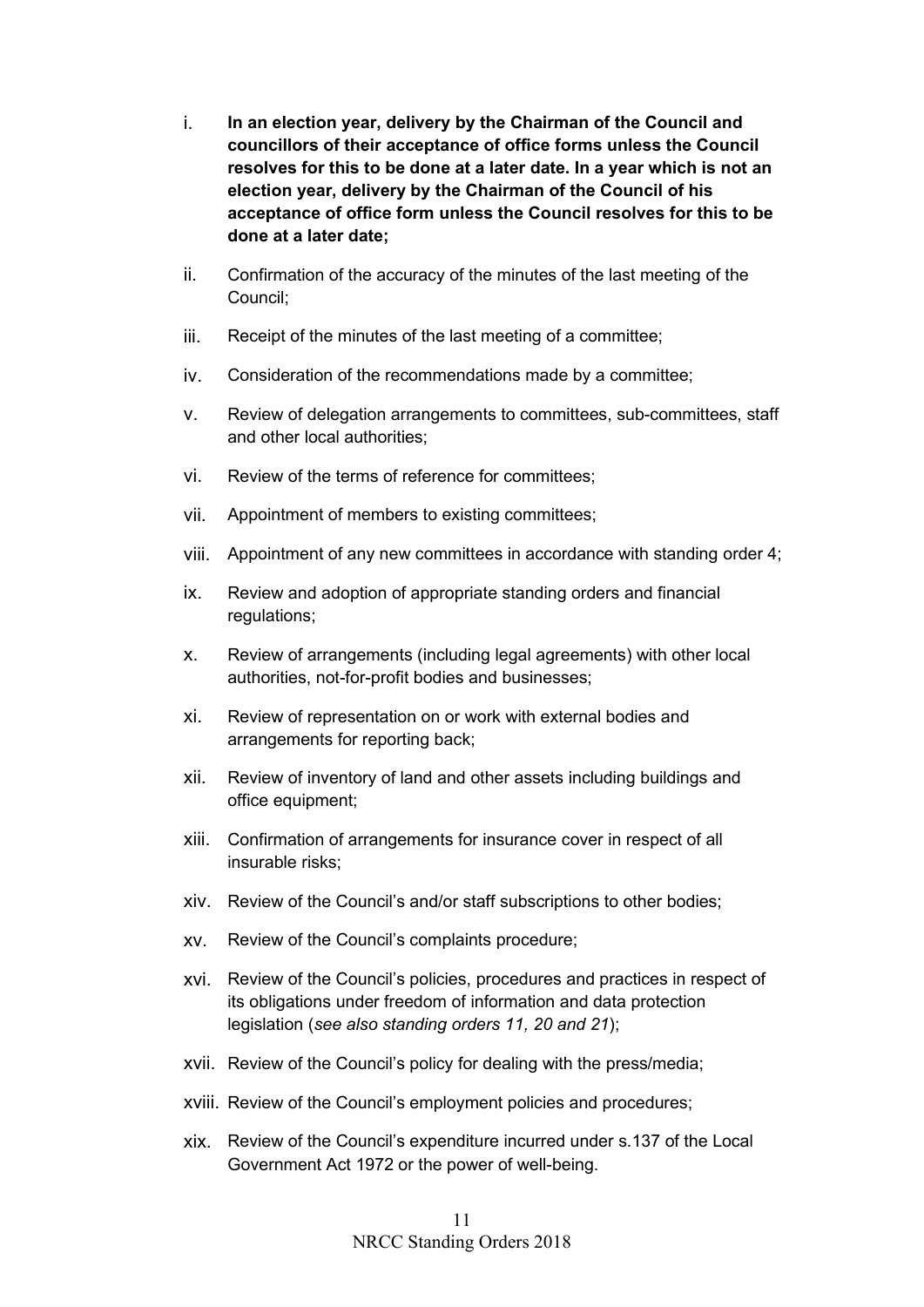xx. Determining the time and place of ordinary meetings of the Council up to and including the next annual meeting of the Council.

# <span id="page-11-0"></span>6. **EXTRAORDINARY MEETINGS OF THE COUNCIL, COMMITTEES AND SUB-COMMITTEES**

- a **The Chairman of the Council may convene an extraordinary meeting of the Council at any time.**
- b **If the Chairman of the Council does not call an extraordinary meeting of the Council within seven days of having been requested in writing to do so by two councillors, any two councillors may convene an extraordinary meeting of the Council. The public notice giving the time, place and agenda for such a meeting shall be signed by the two councillors.**
- c The chairman of a committee [or a sub-committee] may convene an extraordinary meeting of the committee [or the sub-committee] at any time.
- d If the chairman of a committee [or a sub-committee] does not call an extraordinary meeting within seven days of having been requested to do so by two members of the committee [or the sub-committee], any two members of the committee [or the sub-committee] may convene an extraordinary meeting of the committee [or the sub-committee].

# <span id="page-11-1"></span>7. **PREVIOUS RESOLUTIONS**

- a A resolution shall not be reversed within six months except either by a special motion, which requires written notice by at least five councillors to be given to the Proper Officer in accordance with standing order 9, or by a motion moved in pursuance of the recommendation of a committee or a sub-committee.
- b When a motion moved pursuant to standing order 7(a) has been disposed of, no similar motion may be moved for a further six months.

# <span id="page-11-2"></span>8. **VOTING ON APPOINTMENTS**

a Where more than two persons have been nominated for a position to be filled by the Council and none of those persons has received an absolute majority of votes in their favour, the name of the person having the least number of votes shall be struck off the list and a fresh vote taken. This process shall continue until a majority of votes is given in favour of one person. A tie in votes may be settled by the casting vote exercisable by the chairman of the meeting. Voting shall be by show of hands.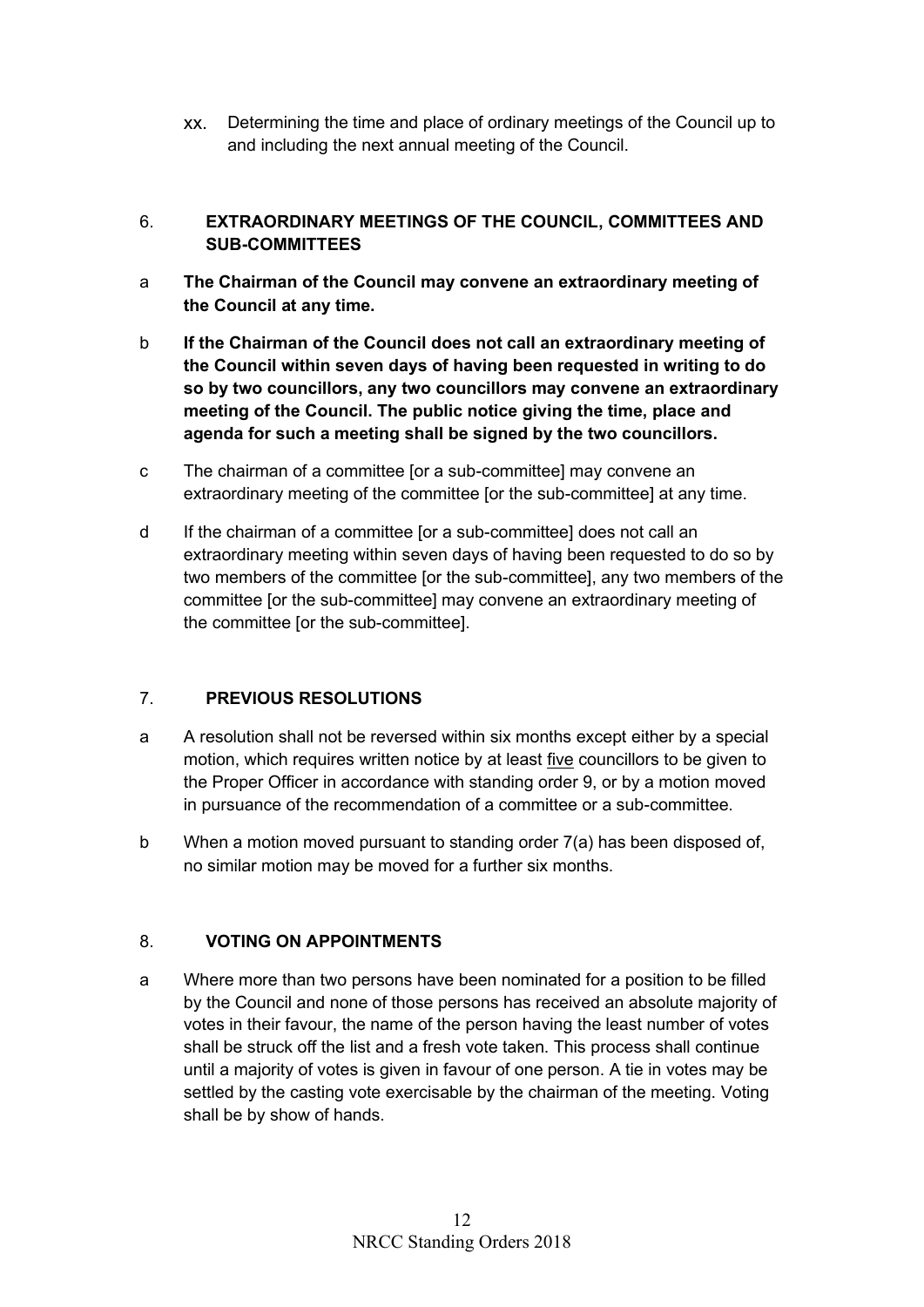#### <span id="page-12-0"></span>9. **MOTIONS FOR A MEETING THAT REQUIRE WRITTEN NOTICE TO BE GIVEN TO THE PROPER OFFICER**

- a A motion shall relate to the responsibilities of the meeting for which it is tabled and in any event shall relate to the performance of the Council's statutory functions, powers and obligations or an issue which specifically affects the Council's area or its residents.
- b No motion may be moved at a meeting unless it is on the agenda and the mover has given written notice of its wording to the Proper Officer at least (5) clear days before the meeting. Clear days do not include the day of the notice or the day of the meeting.
- c The Proper Officer may, before including a motion on the agenda, received in accordance with standing order 9(b), correct obvious grammatical or typographical errors in the wording of the motion.
- d If the Proper Officer considers the wording of a motion received in accordance with standing order 9(b) is not clear in meaning, the motion shall be rejected until the mover of the motion re-submits it, so that it can be understood, in writing, to the Proper Officer at least seven clear days before the meeting.
- e If the wording or subject of a proposed motion is considered improper, the Proper Officer shall consult with the chairman of the forthcoming meeting or, as the case may be, the councillors who have convened the meeting, to consider whether the motion shall be included in the agenda or rejected.
- f The decision of the Proper Officer as to whether or not to include the motion on the agenda shall be final.
- g Motions received shall be recorded and numbered in the order that they are received.
- h Motions rejected shall be recorded with an explanation by the Proper Officer of the reason for rejection.

# <span id="page-12-1"></span>10. **MOTIONS AT A MEETING THAT DO NOT REQUIRE WRITTEN NOTICE**

- a The following motions may be moved at a meeting without written notice to the Proper Officer:
	- i. to correct an inaccuracy in the draft minutes of a meeting;
	- ii. to move to a vote;
	- iii. to defer consideration of a motion;
	- iv. to refer a motion to a particular committee or sub-committee;
	- v. to appoint a person to preside at a meeting;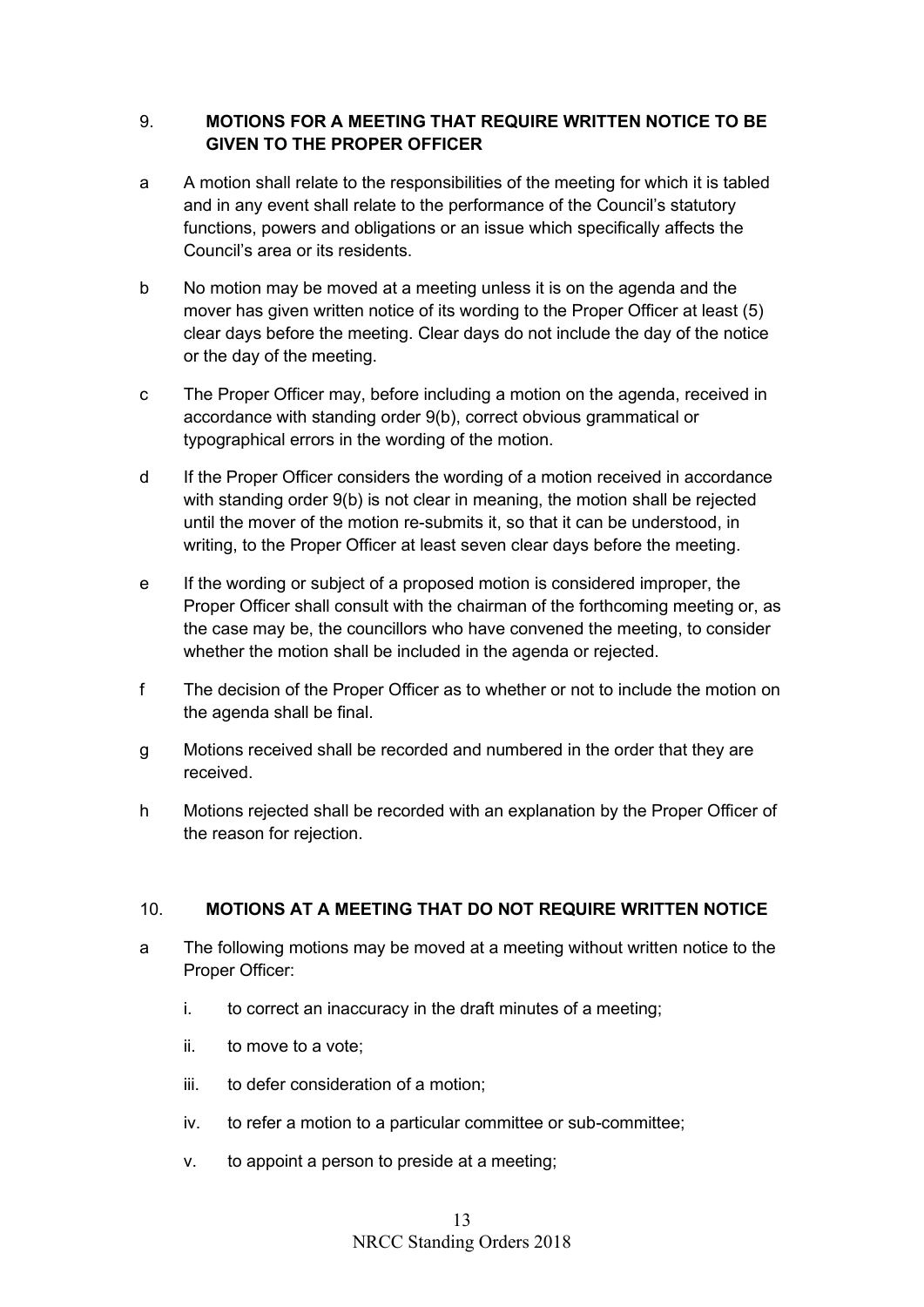- vi. to change the order of business on the agenda;
- vii. to proceed to the next business on the agenda;
- viii. to require a written report;
- ix. to appoint a committee or sub-committee and their members;
- x. to extend the time limits for speaking;
- xi. to exclude the press and public from a meeting in respect of confidential or other information which is prejudicial to the public interest;
- xii. to not hear further from a councillor or a member of the public;
- xiii. to exclude a councillor or member of the public for disorderly conduct;
- xiv. to temporarily suspend the meeting;
- xv. to suspend a particular standing order (unless it reflects mandatory statutory or legal requirements):
- xvi. to adjourn the meeting; or
- xvii. to close the meeting.

#### <span id="page-13-0"></span>11. **MANAGEMENT OF INFORMATION**

*See also standing order 20.*

- a **The Council shall have in place and keep under review, technical and organisational measures to keep secure information (including personal data) which it holds in paper and electronic form. Such arrangements shall include deciding who has access to personal data and encryption of personal data.**
- b **The Council shall have in place, and keep under review, policies for the retention and safe destruction of all information (including personal data) which it holds in paper and electronic form. The Council's retention policy shall confirm the period for which information (including personal data) shall be retained or if this is not possible the criteria used to determine that period (e.g. the Limitation Act 1980).**
- c **The agenda, papers that support the agenda and the minutes of a meeting shall not disclose or otherwise undermine confidential information or personal data without legal justification.**
- d **Councillors, staff, the Council's contractors and agents shall not disclose confidential information or personal data without legal justification.**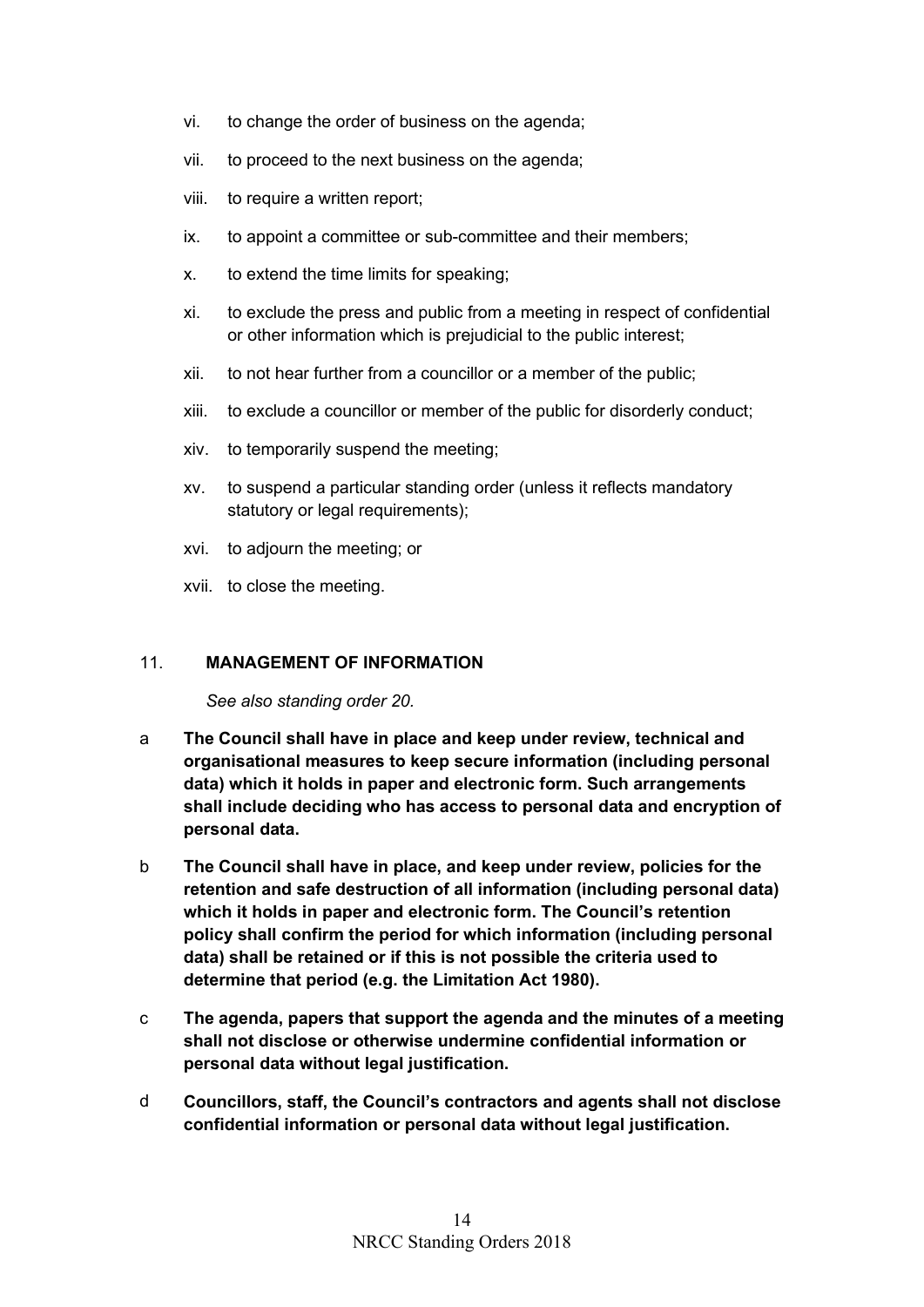#### <span id="page-14-0"></span>12. **DRAFT MINUTES**

- a If the draft minutes of a preceding meeting have been served on councillors with the agenda to attend the meeting at which they are due to be approved for accuracy, they shall be taken as read.
- b There shall be no discussion about the draft minutes of a preceding meeting except in relation to their accuracy. A motion to correct an inaccuracy in the draft minutes shall be moved in accordance with standing order 10(a)(i).
- c The accuracy of draft minutes, including any amendment(s) made to them, shall be confirmed by resolution and shall be signed by the chairman of the meeting and stand as an accurate record of the meeting to which the minutes relate.
- d If the chairman of the meeting does not consider the minutes to be an accurate record of the meeting to which they relate, he shall sign the minutes and include a paragraph in the following terms or to the same effect:

"The chairman of this meeting does not believe that the minutes of the meeting of the ( ) held on [date] in respect of ( ) were a correct record but his view was not upheld by the meeting and the minutes are confirmed as an accurate record of the proceedings."

e Subject to standing order 20(a) and following a resolution which confirms the accuracy of the minutes of a meeting, the draft minutes or recordings of the meeting for which approved minutes exist shall be destroyed.

# <span id="page-14-1"></span>13. **CODE OF CONDUCT AND DISPENSATIONS**

*See also standing order 3(s).*

# a **Councillors and non-councillors with voting rights shall observe the code of conduct adopted by the Council.**

- b All councillors and non-councillors with voting rights shall as far as possible undertake training in the code of conduct within six months of the delivery of their acceptance of office form.
- c **Dispensation requests shall be in writing and submitted to the standards committee of the County Council** as soon as possible before the meeting that the dispensation is required for.

# <span id="page-14-2"></span>14. **CODE OF CONDUCT COMPLAINTS**

a Upon notification by the Public Services Ombudsman that it is dealing with a complaint that a councillor or non-councillor with voting rights has breached the Council's code of conduct, the Proper Officer shall, subject to standing order 11, report this to the Council.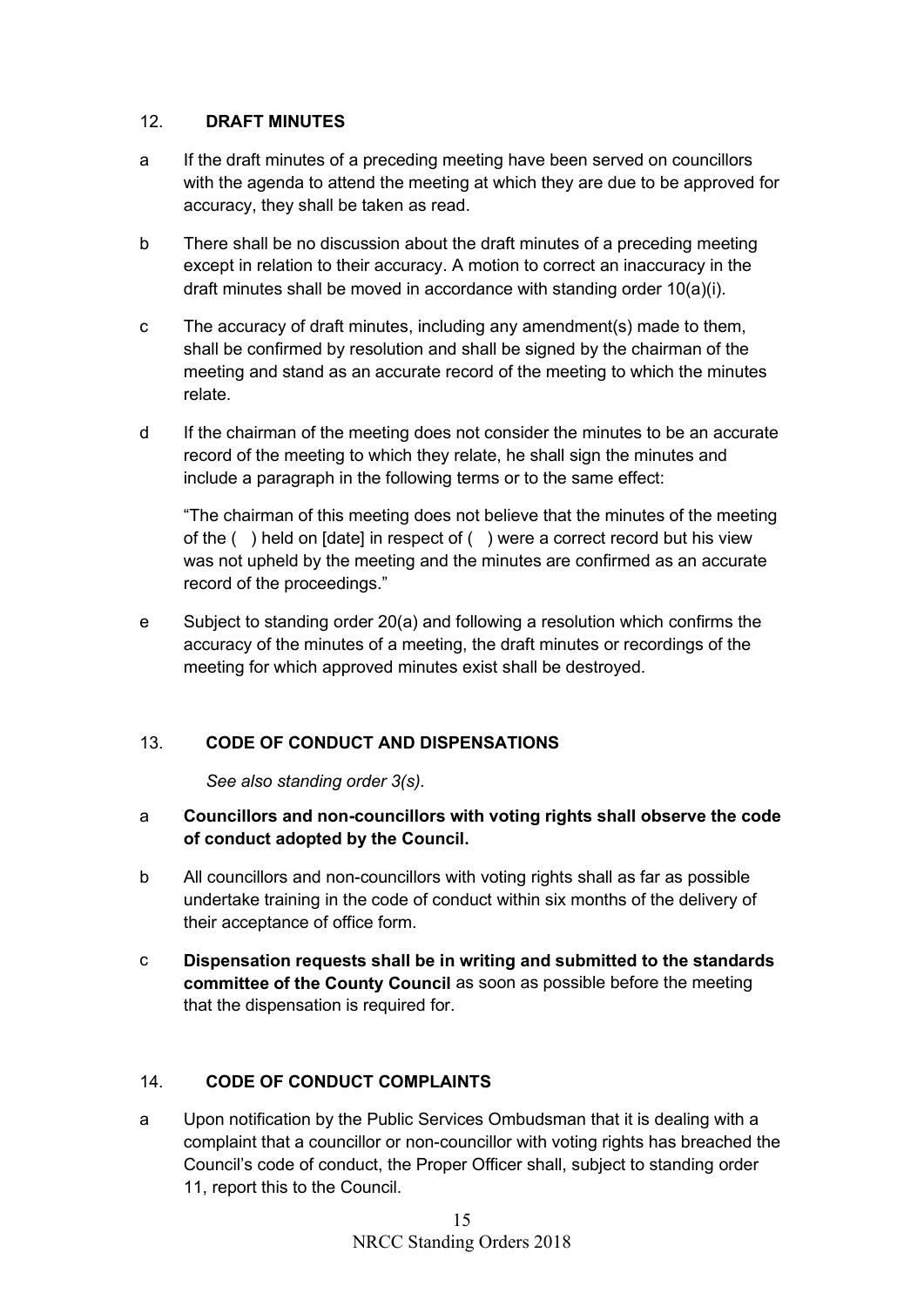- b Where the notification in standing order 14(a) relates to a complaint made by the Proper Officer, the Proper Officer shall notify the Chairman of Council of this fact, and the Chairman shall nominate another Member to assume the duties of the Proper Officer in relation to the complaint until it has been determined.
- c The Council may:
	- i. provide information or evidence where such disclosure is necessary to investigate the complaint or is a legal requirement;
	- ii. seek information relevant to the complaint from the person or body with statutory responsibility for investigation of the matter;
	- iii. indemnify the councillor or non-councillor with voting rights in respect of his related legal costs and any such indemnity is subject to approval by a meeting of the Council.

#### <span id="page-15-0"></span>15. **PROPER OFFICER**

- a The Proper Officer shall be the clerk or Member(s) nominated by the Council to undertake the work of the Proper Officer when the Proper Officer is absent.
- b The Proper Officer shall:
	- i. **at least three clear days before a meeting of the council, a committee** or a sub-committee:
		- **serve on councillors by delivery or post at their residences a signed summons confirming the time, place and the agenda; and**
		- **provide, in a conspicuous place, public notice of the time, place and agenda (provided that the public notice with agenda of an extraordinary meeting of the Council convened by councillors is signed by them) and publish electronically notice of the time and place and, as far as reasonably practicable, any documents relating to the business to be transacted at the meeting unless they relate to business which is likely to be considered in private or if their disclosure would be contrary to any enactment.**

*See standing order 3(b) for the meaning of clear days for a meeting of a full council and standing order 3(c) for the meaning of clear days for a meeting of a committee;*

- ii. subject to standing order 9, include on the agenda all motions in the order received unless a councillor has given written notice at least ( ) days before the meeting confirming his withdrawal of it;
- iii. **convene a meeting of Council for the election of a new Chairman of the Council, occasioned by a casual vacancy in his office;**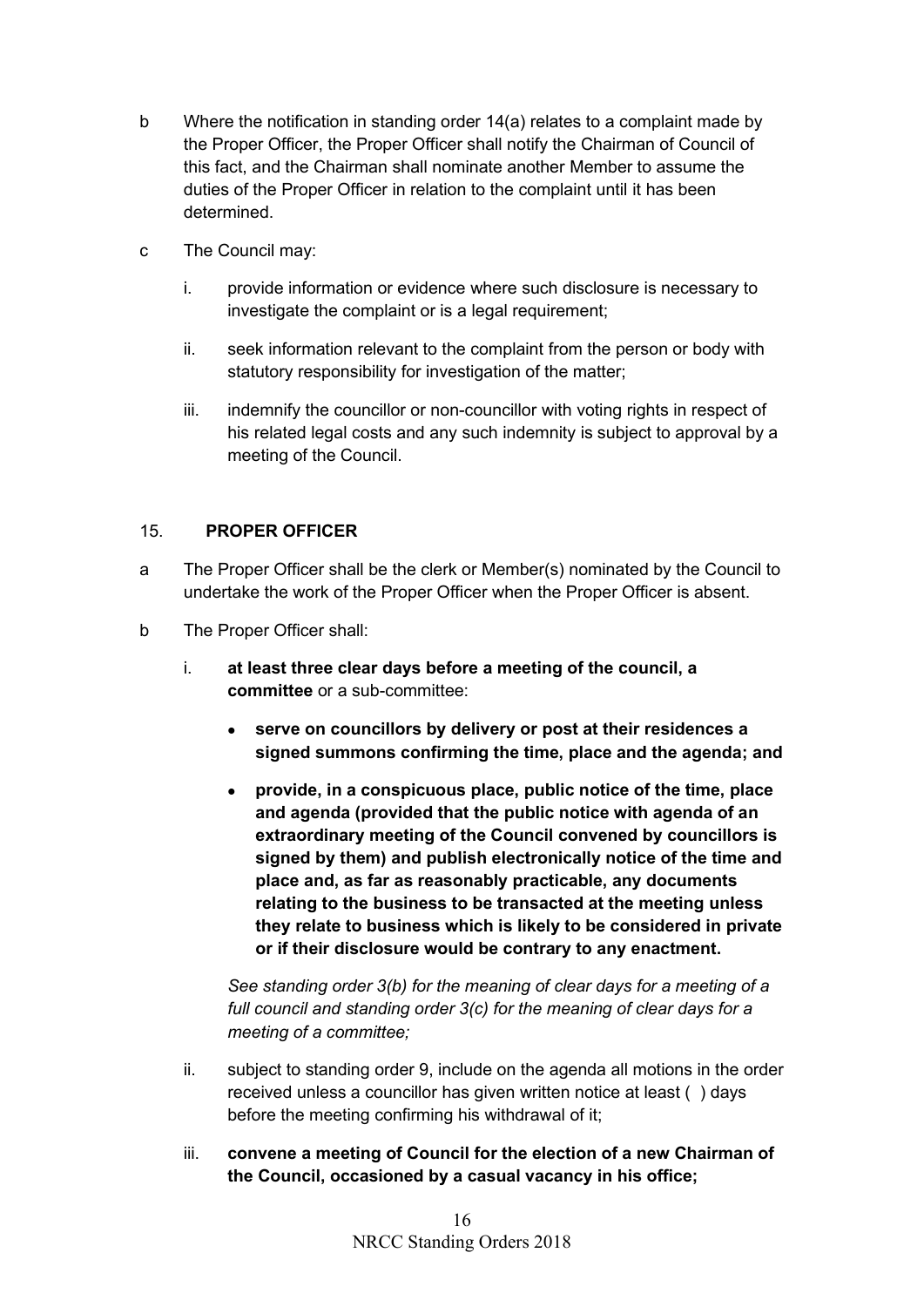- iv. **facilitate inspection of the minute book by local government electors;**
- v. **receive and retain copies of byelaws made by other local authorities;**
- vi. hold acceptance of office forms from councillors;
- vii. hold a copy of every councillor's register of interests;
- viii. assist with responding to requests made under freedom of information legislation and rights exercisable under data protection legislation, in accordance with the Council's relevant policies and procedures;
- ix. liaise, as appropriate, with the Council's Data Protection Officer if appointed.
- x. receive and send general correspondence and notices on behalf of the Council except where there is a resolution to the contrary;
- xi. assist in the organisation of, storage of, access to, security of and destruction of information held by the Council in paper and electronic form subject to the requirements of freedom of information and data protection legislation and other legitimate requirements (e.g. the Limitation Act 1980);
- xii. arrange for legal deeds to be executed;

*See also standing order 23;*

- xiii. arrange or manage the prompt authorisation, approval, and instruction regarding any payments to be made by the Council in accordance with its financial regulations;
- xiv. record every planning application notified to the Council and the Council's response to the local planning authority in a book for such purpose;
- xv. refer a planning application received by the Council to the [Chairman or in his absence the Vice-Chairman (if there is one) of the Council] OR [Chairman or in his absence Vice-Chairman (if there is one) of the ( ) Committee] within two working days of receipt to facilitate an extraordinary meeting if the nature of a planning application requires consideration before the next ordinary meeting of [the Council] OR [( ) committee];
- xvi. manage access to information about the Council via the publication scheme; and
- xvii. retain custody of the seal of the Council (if there is one) which shall not be used without a resolution to that effect. *See also standing order 23.*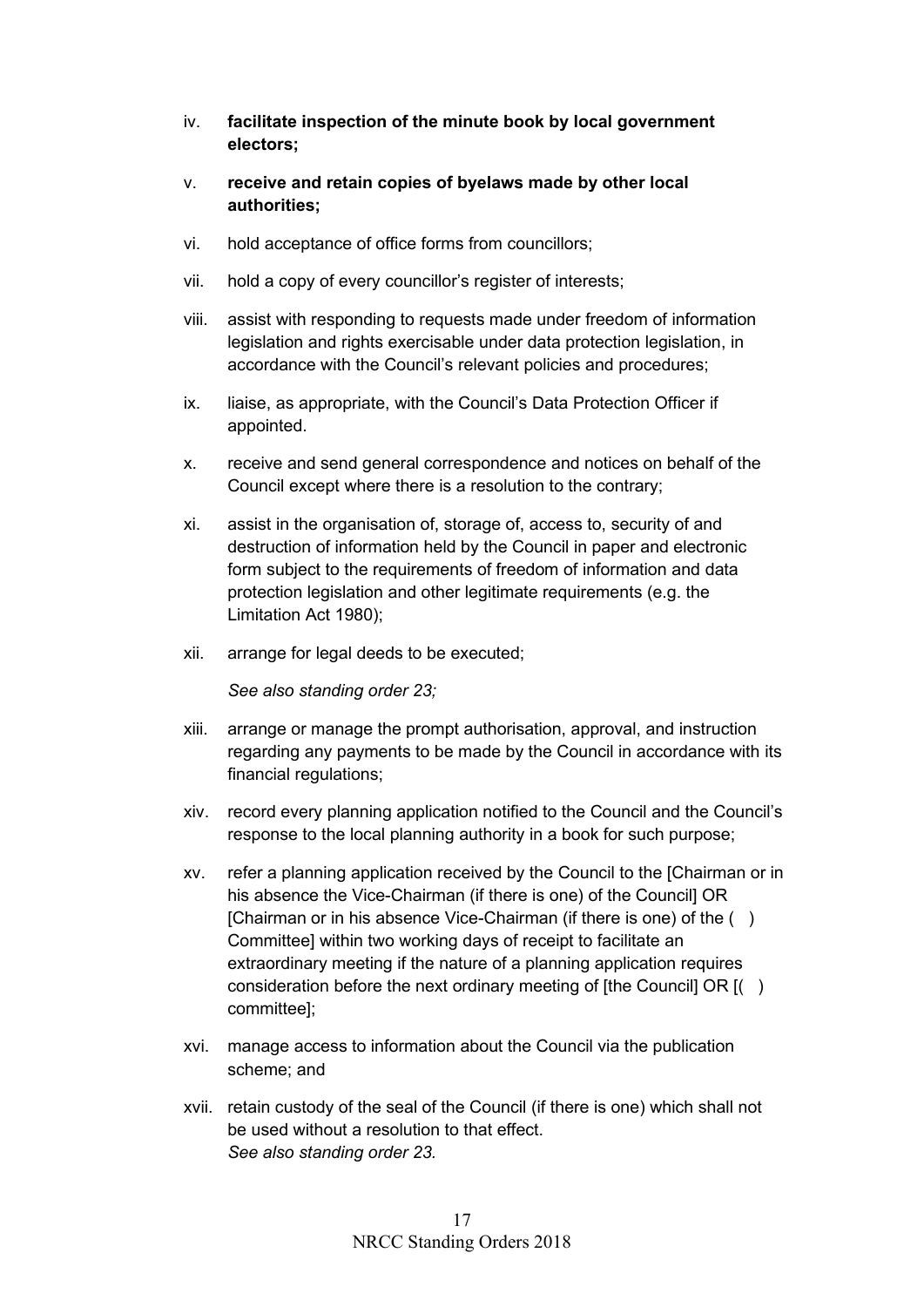#### <span id="page-17-0"></span>16. **RESPONSIBLE FINANCIAL OFFICER**

a The Council shall appoint appropriate staff member(s) to undertake the work of the Responsible Financial Officer when the Responsible Financial Officer is absent.

#### <span id="page-17-1"></span>17. **ACCOUNTS AND ACCOUNTING STATEMENTS**

- a "Proper practices" in standing orders refer to the most recent version of "Governance and Accountability for Local Councils in Wales – A Practitioners' Guide".
- b All payments by the Council shall be authorised, approved and paid in accordance with the law, proper practices and the Council's financial regulations.
- c The Responsible Financial Officer shall supply to each councillor as soon as practicable after 30 June, 30 September and 31 December in each year a statement to summarise:
	- i. the Council's receipts and payments (or income and expenditure) for each quarter;
	- ii. the Council's aggregate receipts and payments (or income and expenditure) for the year to date;
	- iii. the balances held at the end of the quarter being reported and

which includes a comparison with the budget for the financial year and highlights any actual or potential overspends.

- d As soon as possible after the financial year end at 31 March, the Responsible Financial Officer shall provide:
	- i. each councillor with a statement summarising the Council's receipts and payments (or income and expenditure) for the last quarter and the year to date for information; and
	- ii. to the Council the accounting statements for the year in the form of Section 1 of the annual governance and accountability return, as required by proper practices, for consideration and approval.
- e The year-end accounting statements shall be prepared in accordance with proper practices and apply the form of accounts determined by the Council (receipts and payments or income and expenditure) for the year to 31 March. A completed draft annual governance and accountability return shall be presented to all councillors at least 14 days prior to anticipated approval by the Council. The annual governance and accountability return of the Council, which is subject to external audit, including the annual governance statement, shall be presented to the Council for consideration and formal approval before 30 June.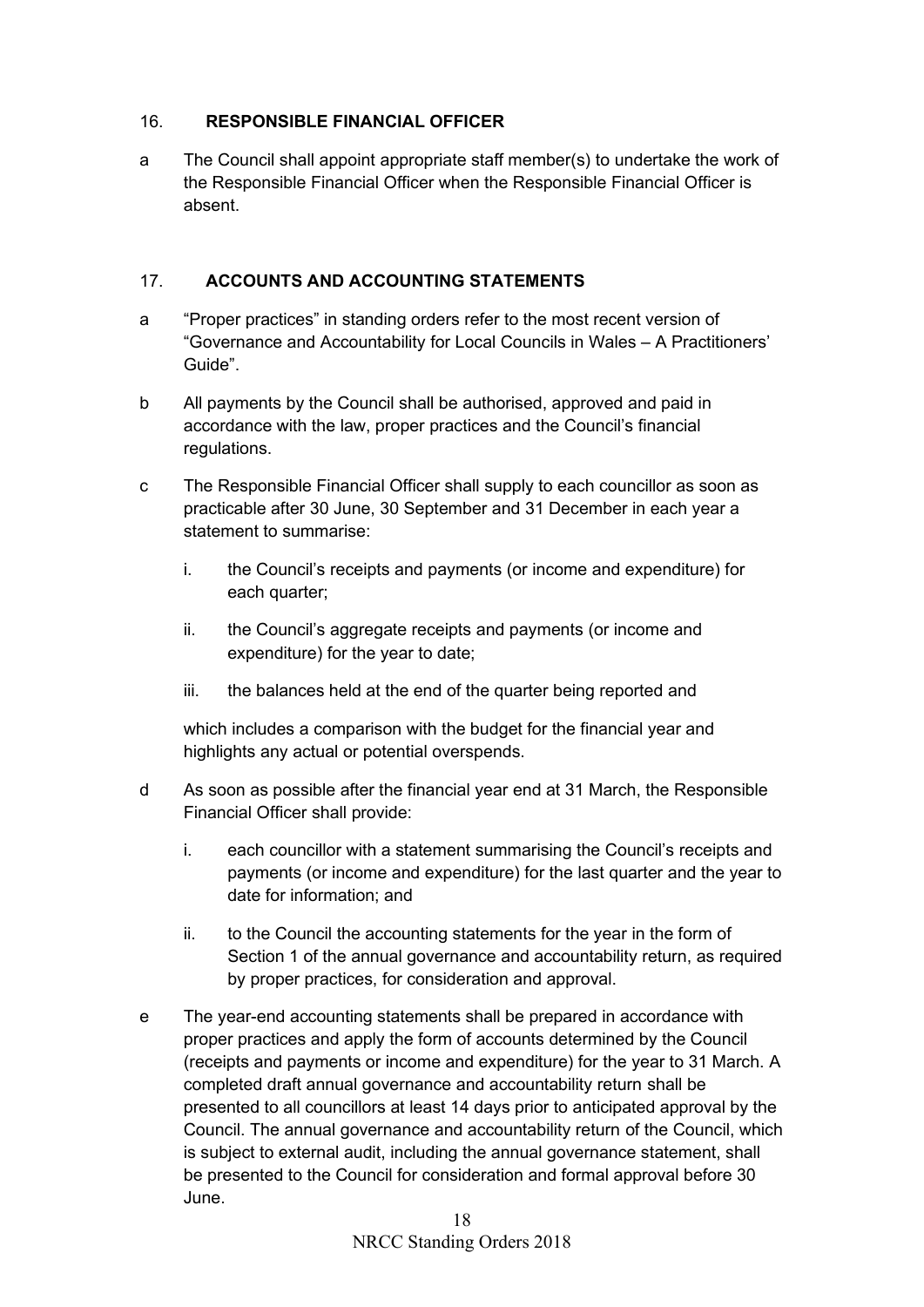# <span id="page-18-0"></span>18. **FINANCIAL CONTROLS AND PROCUREMENT**

- a The Council shall consider and approve financial regulations drawn up by the Responsible Financial Officer, which shall include detailed arrangements in respect of the following:
	- i. the keeping of accounting records and systems of internal controls;
	- ii. the assessment and management of financial risks faced by the Council;
	- iii. the work of the independent internal auditor in accordance with proper practices and the receipt of regular reports from the internal auditor, which shall be required at least annually:
	- iv. the inspection and copying by councillors and local electors of the Council's accounts and/or orders of payments; and
	- v. subject to standing orders 18(e) and (f) whether contracts with an estimated value below [£25,000] or due to special circumstances are exempt from a tendering process or procurement exercise .
- b Financial regulations shall be reviewed regularly and at least annually for fitness of purpose.
- c Subject to additional requirements in the financial regulations of the Council, the tender process for contracts for the supply of goods, materials, services or the execution of works shall include, as a minimum, the following steps:
	- i. a specification for the goods, materials, services or the execution of works shall be drawn up;
	- ii. an invitation to tender shall be drawn up to confirm (i) the Council's specification (ii) the time, date and address for the submission of tenders (iii) the date of the Council's written response to the tender and (iv) the prohibition on prospective contractors contacting councillors or staff to encourage or support their tender outside the prescribed process;
	- iii. the invitation to tender shall be advertised in a local newspaper and in any other manner that is appropriate;
	- iv. tenders are to be submitted in writing in a sealed marked envelope addressed to the Proper Officer;
	- v. tenders shall be opened by the Proper Officer in the presence of at least one councillor after the deadline for submission of tenders has passed;
	- vi. tenders are to be reported to and considered by the appropriate meeting of the Council or a committee or sub-committee with delegated responsibility.
- d Neither the Council, nor a committee or a sub-committee with delegated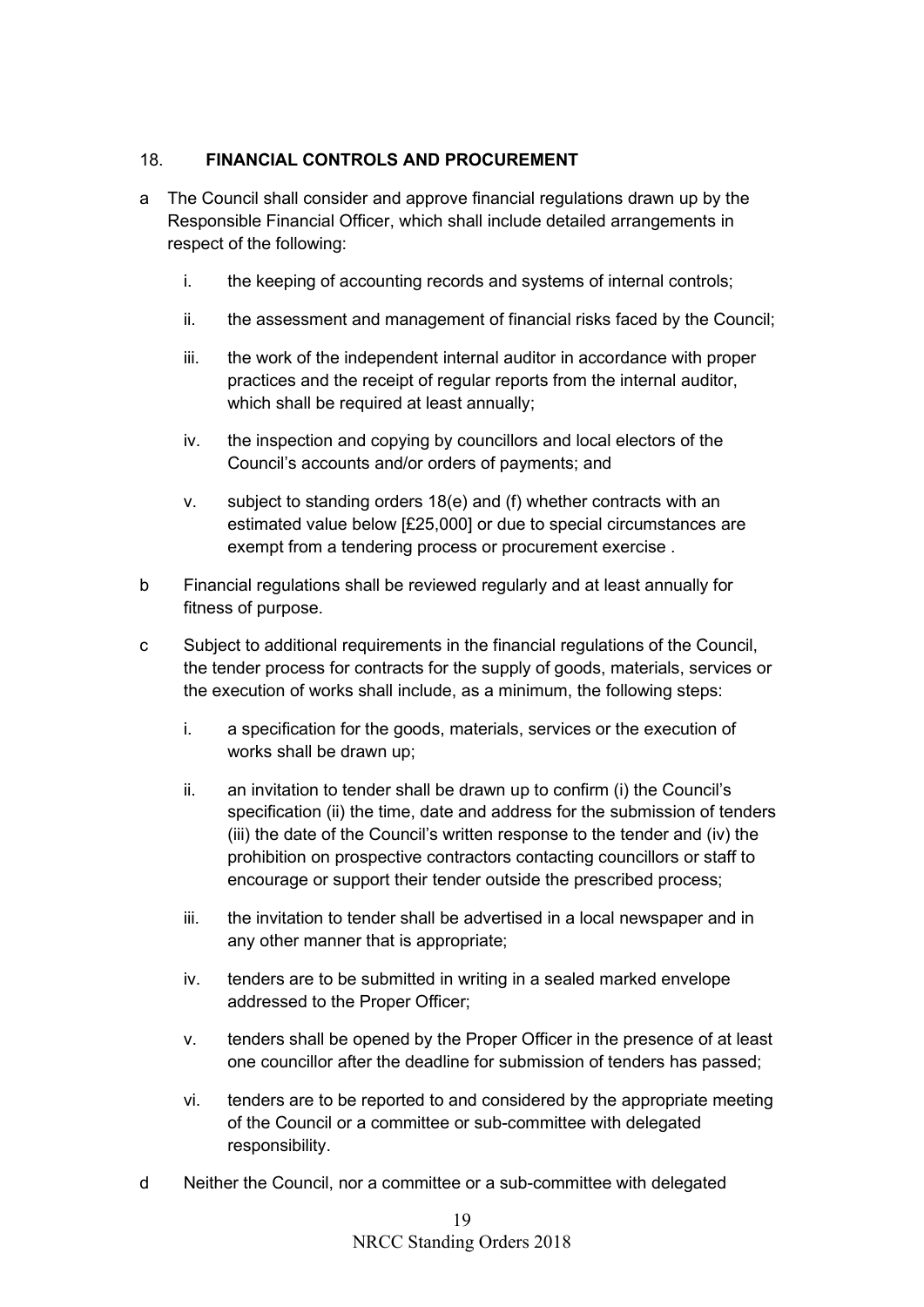responsibility for considering tenders, is bound to accept the lowest value tender.

- e **A public contract regulated by the Public Contracts Regulations 2015 with an estimated value in excess of £181,302 for a public service or supply contract or in excess of £4,551,413 for a public works contract (or other thresholds determined by the European Commission every two years and published in the Official Journal of the European Union (OJEU)) shall comply with the relevant procurement procedures and other requirements in the Public Contracts Regulations 2015 which include advertising the contract opportunity on the Contracts Finder website and in OJEU.**
- f **A public contract in connection with the supply of gas, heat, electricity, drinking water, transport services, or postal services to the public; or the provision of a port or airport; or the exploration for or extraction of gas, oil or solid fuel with an estimated value in excess of £363,424 for a supply, services or design contract; or in excess of £4,551,413 for a works contract; or £820,370 for a social and other specific services contract (or other thresholds determined by the European Commission every two years and published in OJEU) shall comply with the relevant procurement procedures and other requirements in the Utilities Contracts Regulations 2016.**

# <span id="page-19-0"></span>19. **HANDLING STAFF MATTERS**

- a A matter personal to a member of staff that is being considered by a meeting of Council is subject to standing order 11.
- b Subject to the Council's policy regarding absences from work, the Council's most members of staff shall notify the Chairman of Council or, if he is not available, the Vice-Chairman, of absence occasioned by illness or other reason and that person shall report such absence to the Council at its next meeting.
- c The chairman of the Council shall conduct an annual review of the performance and annual appraisal of the work of [the member of staff's job title]. The reviews and appraisal shall be reported in writing and are subject to approval by resolution by the Council.
- d Subject to the Council's policy regarding the handling of grievance matters, the Council's members of staff) shall contact the Chairman or in his absence, the Vice-Chairman in respect of an informal or formal grievance matter, and this matter shall be reported back and progressed by resolution of the Council.
- e Subject to the Council's policy regarding the handling of grievance matters, if an informal or formal grievance matter raised by a member of staff relates to the chairman or vice-chairman of this shall be communicated to another Member of the Council which shall be reported back and progressed by resolution of Council.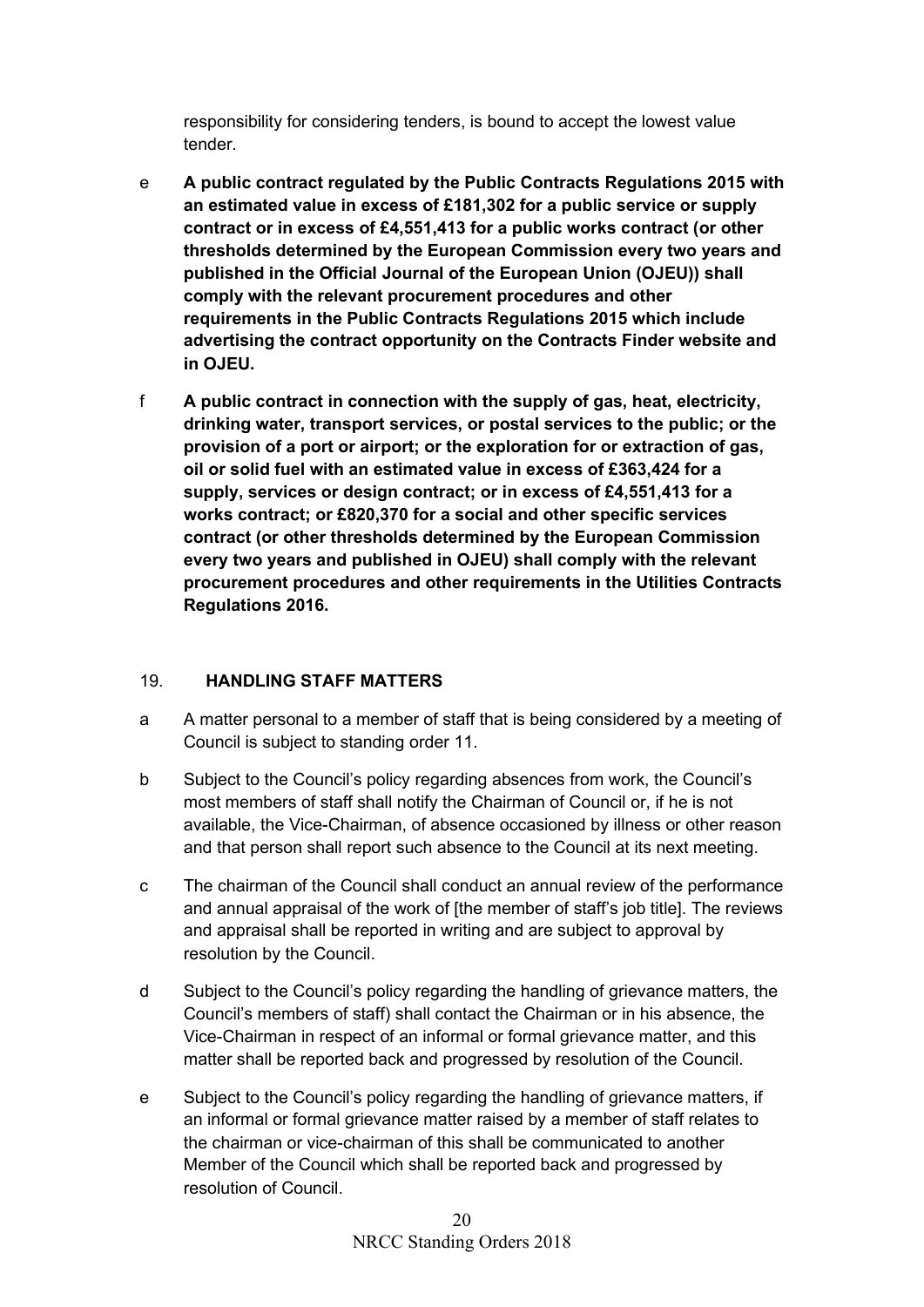- f Any persons responsible for all or part of the management of staff shall treat as confidential the written records of all meetings relating to their performance, capabilities, grievance or disciplinary matters.
- g In accordance with standing order 11(a), persons with line management responsibilities shall have access to staff records referred to in standing order 19(f).

# <span id="page-20-0"></span>20. **RESPONSIBILITIES TO PROVIDE INFORMATION**

*See also standing order 21.*

- a **In accordance with freedom of information legislation, the Council shall publish information in accordance with its publication scheme and respond to requests for information held by the Council.**
- <span id="page-20-1"></span>21. **RESPONSIBILITIES UNDER DATA PROTECTION LEGISLATION**  (Below is not an exclusive list).

*See also standing order 11.*

- a **The Council shall consider the appointment of a Data Protection Officer.**
- b **The Council shall have policies and procedures in place to respond to an individual exercising statutory rights concerning his personal data.**
- c **The Council shall have a written policy in place for responding to and managing a personal data breach.**
- d **The Council shall keep a record of all personal data breaches comprising the facts relating to the personal data breach, its effects and the remedial action taken.**
- e **The Council shall ensure that information communicated in its privacy notice(s) is in an easily accessible and available form and kept up to date.**
- f **The Council shall maintain a written record of its processing activities.**

#### <span id="page-20-2"></span>22. **RELATIONS WITH THE PRESS/MEDIA**

a Requests from the press or other media for an oral or written comment or statement from the Council, its councillors or staff shall be handled in accordance with the Council's policy in respect of dealing with the press and/or other media.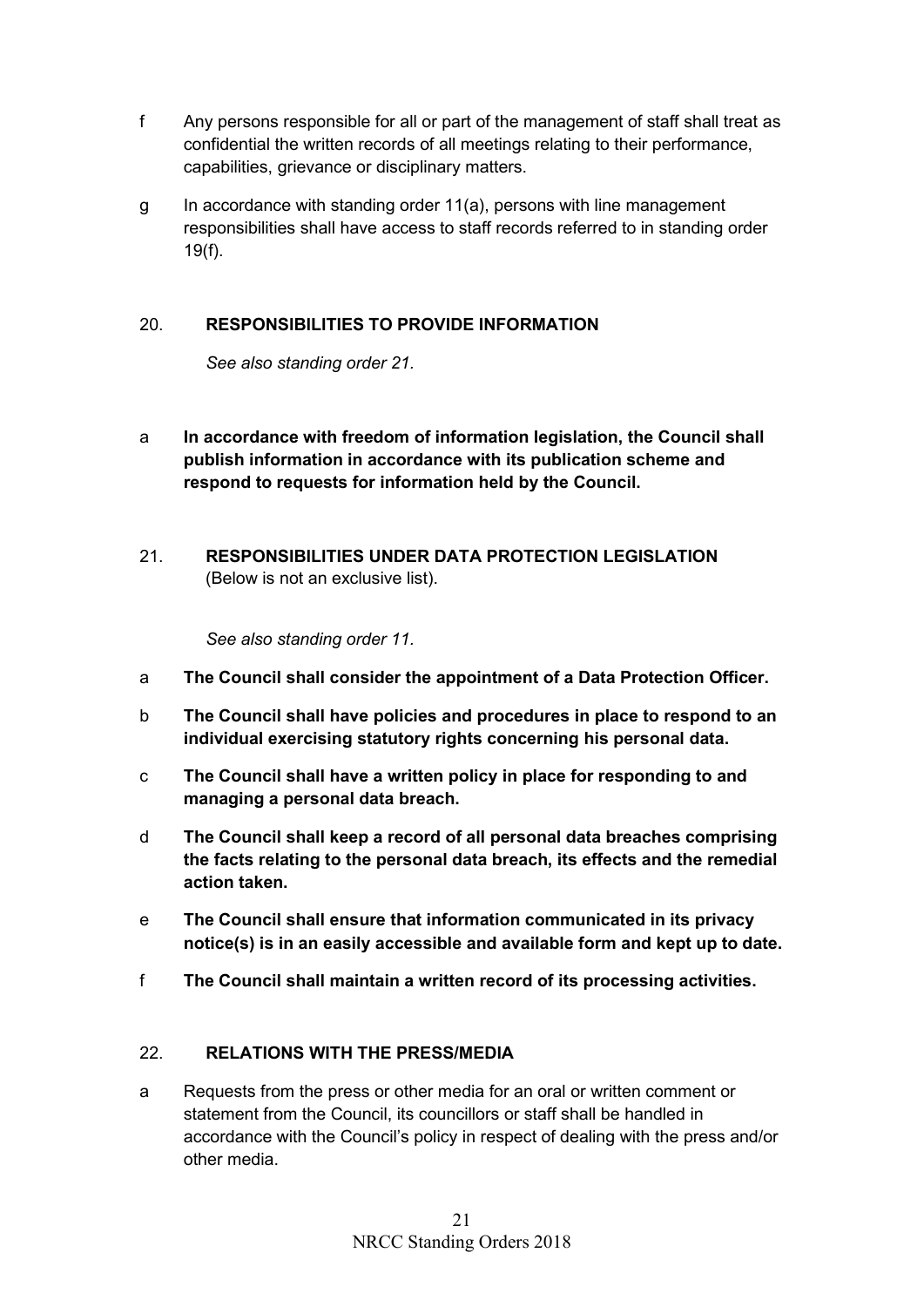#### <span id="page-21-0"></span>23. **EXECUTION AND SEALING OF LEGAL DEEDS**

*See also standing orders 15(b)(xii) and (xvii).*

a A legal deed shall not be executed on behalf of the Council unless authorised by a resolution.

**Subject to standing order 23(a), any two councillors may sign, on behalf of the Council, any deed required by law and the Proper Officer shall witness their signatures.**

# <span id="page-21-1"></span>24. **COMMUNICATING WITH COUNTY COUNCIL COUNCILLORS**

- a An invitation to attend a meeting of the Council shall be sent, together with the agenda, to the ward councillor(s) of the County Council representing the area of the Council.
- b Unless the Council determines otherwise, a copy of each letter sent to the County Council shall be sent to the ward councillor(s) representing the area of the Council.

#### <span id="page-21-2"></span>25. **RESTRICTIONS ON COUNCILLOR ACTIVITIES**

- a. Unless duly authorised no councillor shall:
	- i. inspect any land and/or premises which the Council has a right or duty to inspect; or
	- ii. issue orders, instructions or directions.

#### <span id="page-21-3"></span>26. **STANDING ORDERS GENERALLY**

- a All or part of a standing order, except one that incorporates mandatory statutory or legal requirements, may be suspended by resolution in relation to the consideration of an item on the agenda for a meeting.
- b A motion to add to or vary or revoke one or more of the Council's standing orders, except one that incorporates mandatory statutory or legal requirements, shall be proposed by a special motion, the written notice by at least five councillors to be given to the Proper Officer in accordance with standing order 9.
- c The Proper Officer shall provide a copy of the Council's standing orders to a councillor as soon as possible.
- d The decision of the chairman of a meeting as to the application of standing orders at the meeting shall be final.